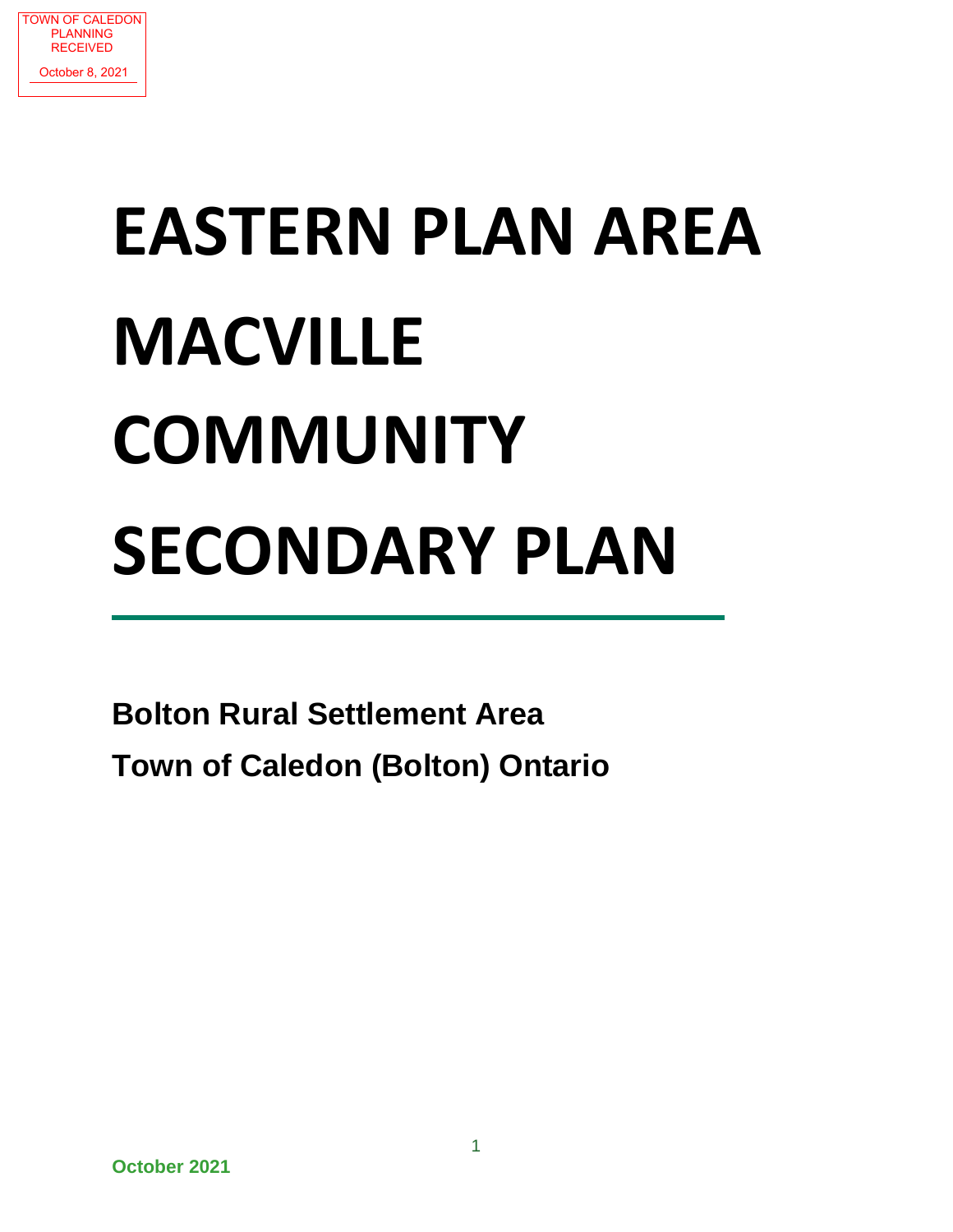# **TABLE OF CONTENTS**

**7.16.1 INTRODUCTION**

#### **7.16.2 LOCATION**

# **7.16.3 GOALS AND OBJECTIVES**

**7.16.3.1 Goal**

**7.16.3.2 Objectives**

#### **7.16.4 GROWTH MANAGEMENT STRATEGY**

**7.16.4.1 General Policies**

**TABLE 7.16 Macville Plan Area Population and Employment Targets**

**7.16.4.2 Finance and Agreements**

**7.16.4.3 Community-Wide Development Staging and Sequencing Plan (DSSP)**

**7.16.4.4 Community-Wide Functional Servicing Report (FSR)**

**7.16.4.5 Comprehensive Environmental Impact Study & Management Plan (CEISMP)** 

**7.16.4.6 Plan Area Landowners' Cost Sharing Group Agreement(s) (CSA)**

#### **7.16.5 RESIDENTIAL**

**7.16.5.1 General Policies**

**7.16.5.2 Low Density Residential**

**7.16.5.3 Medium Density Residential**

#### **7.16.6 MIXED USE**

**7.16.6.1 General Policies**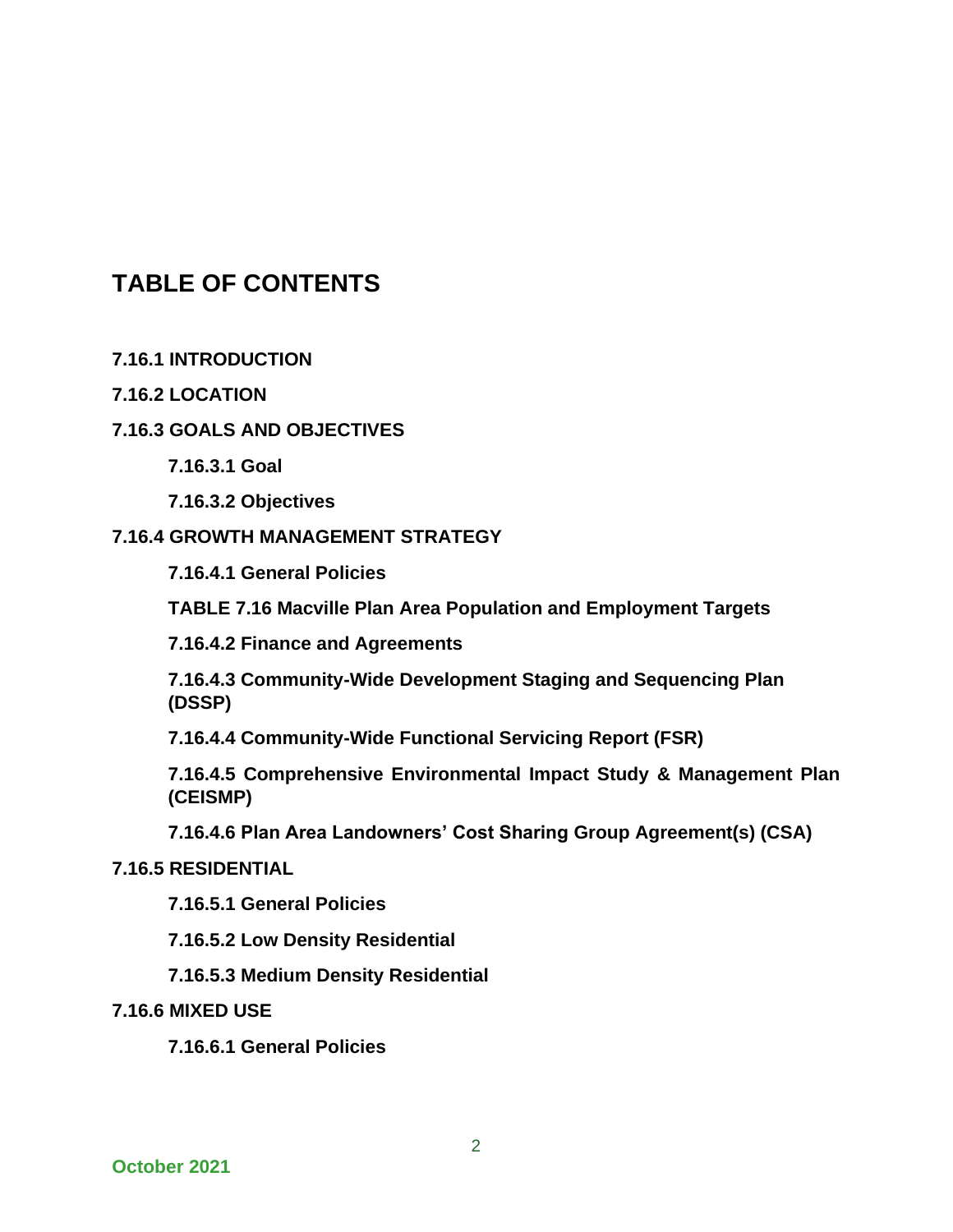- **7.16.7 COMMERCIAL / MIXED USE**
	- **7.16.7.1 General Policies**
- **7.16.8 MOBILITY TRANSIT HUB**
	- **7.16.8.1 General Policies**
- **7.16.9 NOISE AND VIBRATION**
	- **7.16.9.1 General Policies**
	- **7.16.9.2 Rail Noise Policies**
	- **7.16.9.3 Road Noise Policies**
	- **7.16.9.4 Stationary Noise Policies**
- **7.16.10 SCHOOLS**
- **7.16.11 MUNICIPAL PARKS**

#### **7.16.12 CULTURAL HERITAGE PRESERVATION**

- **7.16.12.1 General Policies**
- **7.16.12.2 Archaeology**
- **7.16.12.3 Built Heritage Resources and Cultural Heritage Landscapes**
- **7.16.12.4 Integration of Cultural Heritage Resources**

#### **7.16.13 EMPLOYMENT**

- **7.16.14 TRANSPORTATION**
	- **7.16.14.1 General Policies**
	- **7.16.14.2 Roads**
	- **7.16.14.3 Roads Rights-of-Way**
	- **7.16.14.4 Public Transit**
	- **7.16.14.5 Transportation Demand Management**
	- **7.16.14.6 Pedestrian and Cycling Network**
	- **7.16.14.7 Recreational Trail Network**
	- **7.16.14.8 Sidewalks**
	- **7.16.14.9 Parking**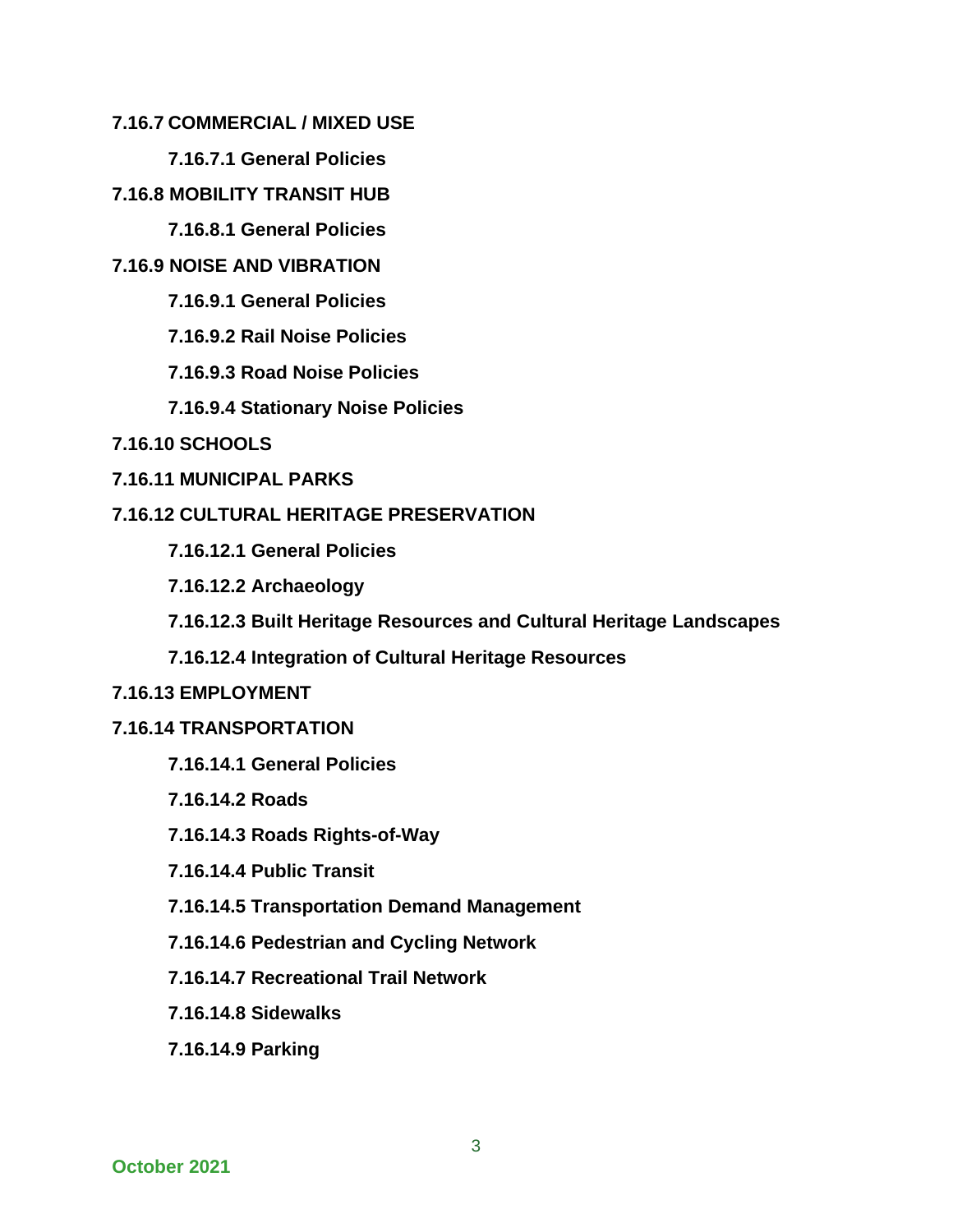# **7.16.15 ENVIRONMENTAL POLICY AREA**

**7.16.15.1 General Policies**

**7.16.16 MUNICIPAL SERVICES, PUBLIC UTILITIES AND TELECOMMUNICATIONS**

**7.16.16.1 General Policies**

**7.16.16.2 Municipal Water and Wastewater Services**

**7.16.16.3 Stormwater Management Facilities**

**7.16.16.4 Public Utilities and Telecommunications**

**7.16.16.5 Intelligent Community**

**7.16.17 CONSERVATION OF WATER AND ENERGY**

**7.16.17.1 Sustainable Residential Home Strategy**

**7.16.18 PROVINCIAL MINIMUM DISTANCE SEPARATION**

**7.16.19 REGION OF PEEL HEALTH ASSESSMENT**

**7.16.20 LAND ACQUISITION AND DEDICATION**

**7.16.21 IMPLEMENTATION**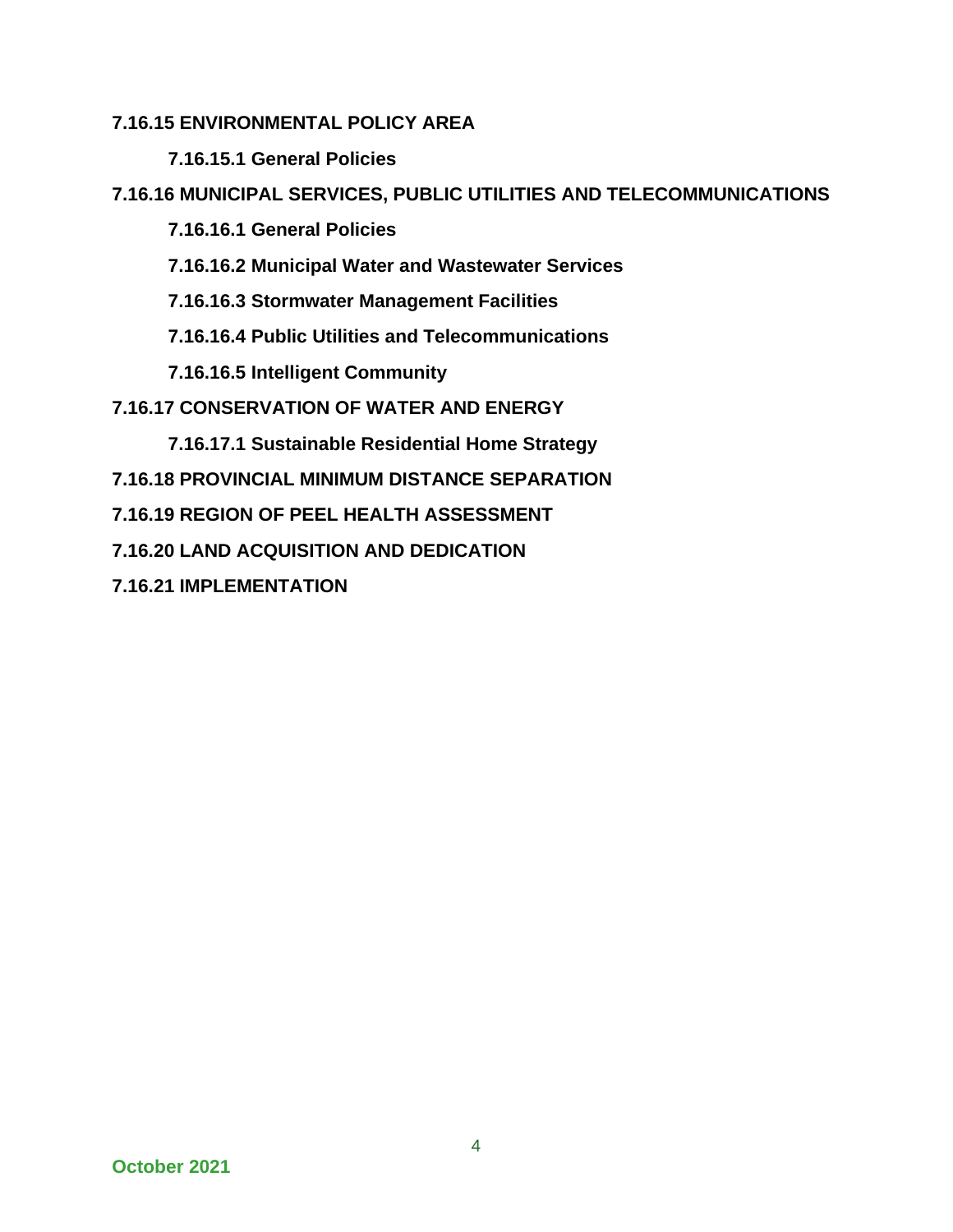### **7.16.1 INTRODUCTION**

The Eastern Plan Area for the Macville Secondary Plan (MVSP) governs the development and redevelopment of land in the Eastern Macville Plan Area as shown on Schedule C-8 Macville Secondary Plan Land Use Plan.

The Eastern Plan Area has been planned as a complete community that is compact, pedestrian and cyclist-friendly and transit-oriented. Collectively, these attributes support the development of a healthy, safe and balanced community. The Eastern Plan Area has been planned and designed to integrate with the balance of the Macville Secondary Plan Area once it is advanced.

The Eastern Plan Area has been planned and designed using an integrated design process; this is a multi-disciplinary team approach in which experts from all disciplines (e.g. community design, natural heritage, transportation, water and wastewater servicing and cultural heritage resources) engage in collaborative decision making to respond to, balance and ultimately integrate multiple and sometimes competing objectives.

# **7.16.2 LOCATION**

The Entire Macville Secondary Plan Area or comprises an area of approximately 182 hectares (450 acres). Of this total, approximately 11.0 hectares (27 acres) are comprised of natural heritage features. The result is a net developable area of approximately 171 hectares (422.5 acres).

The Eastern Plan Area (herein referred to as the 'Plan Area' or "Planning Area") comprises an area of approximately 71.6 ha (177 acres) and represents the first phase for this Macville Community Secondary Plan.

The Plan Area is generally north of King Street, east of the CPR ROW.

The Plan Area is legally described as all of Lots 11 and 12, CON. 4 (Alb), and Part of Lots 11 and 12, CON. 5, Geographic Twp. Of Albion, Region of Peel.

#### **7.16.3 GOALS AND OBJECTIVES**

#### **7.16.3.1 Goal**

The Plan Area will develop as a complete community that is compact, pedestrian and cyclist-friendly and transit-oriented.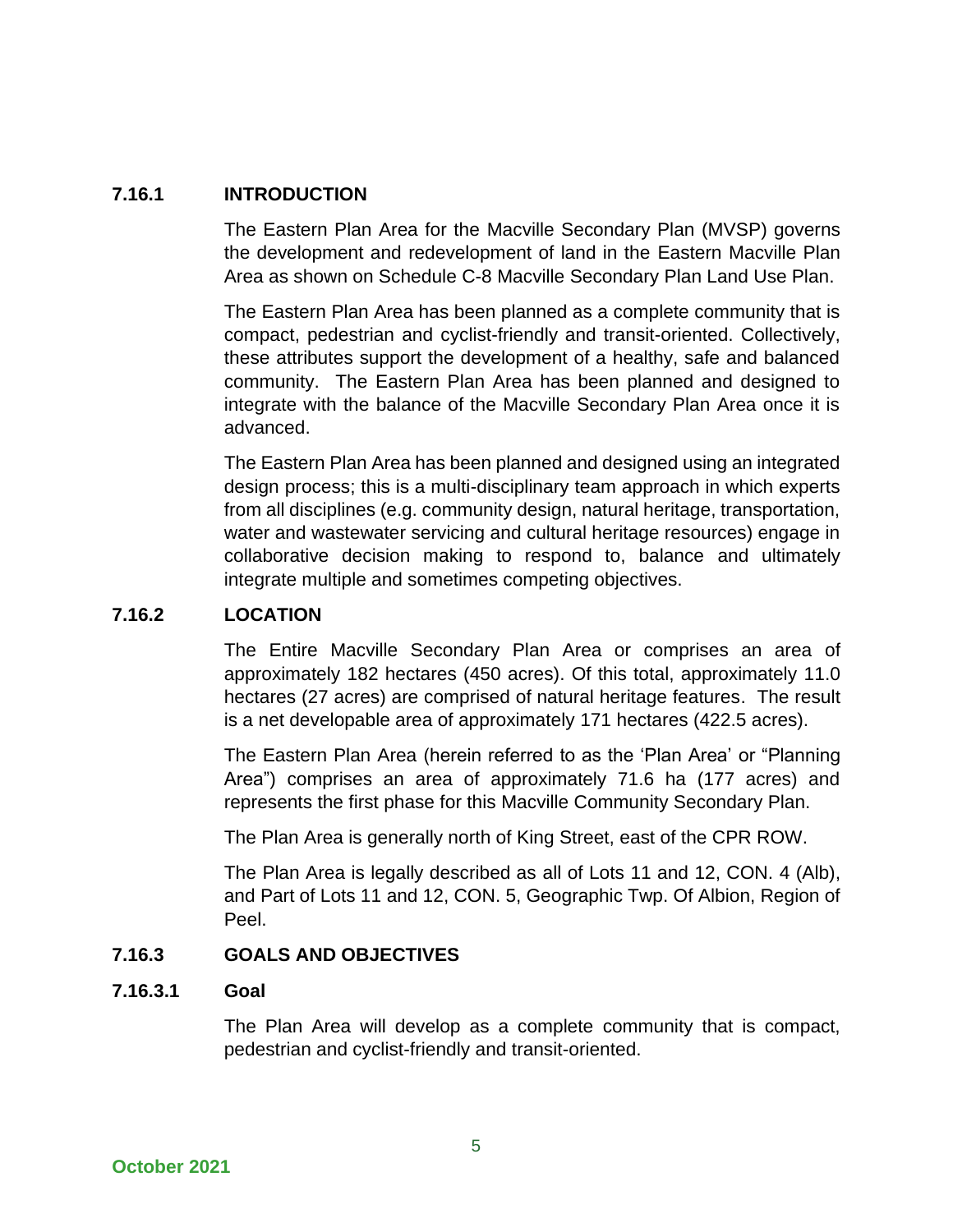# **7.16.3.2 Objectives**

Development in the Macville Plan Area shall achieve the following objectives:

- a) Create a transit-oriented community anchored by a Mobility Transit Hub that balances pedestrian, cycling, transit and vehicular connections;
- b) Provide a high-quality built form character and architectural design that exemplifies and promotes the identity of Caledon;
- c) Establish a vibrant, mixed-use environment that attracts activity throughout the day and evening;
- d) Create a central character avenue with an attractive, high quality streetscape and built form design that links the community;
- e) Establish a range and mix of housing types that reinforce identifiable neighbourhoods and achieve density targets;
- f) Create walkable, pedestrian scaled neighbourhoods with amenities and transit stops within walking distance and a safe, comprehensive path and trail system that links with the broader Caledon network;
- g) Protect and enhance significant and sensitive natural heritage features within a protected natural heritage system, and to compliment this system with open spaces along with a hierarchy of park spaces with flexible design and innovative programming options to serve the neighbourhood needs;
- h) Integrate appropriate low-impact development strategies as a key component of open space and built form design; and,
- i) Integrate smart community technologies that establish broadband connectivity for an improved quality of life through learning, work and play.

# **7.16.4 GROWTH MANAGEMENT STRATEGY**

#### **7.16.4.1 General Policies**

- 7.16.4.1.1 The growth management strategy for the Plan Area is outlined in the following sections. It is designed to ensure that development in the Plan Area occurs in an orderly, timely and cost-effective manner.
- 7.16.4.1.2 To ensure conformity with the Town's growth management objectives, the Plan Area has been planned to achieve the population and employment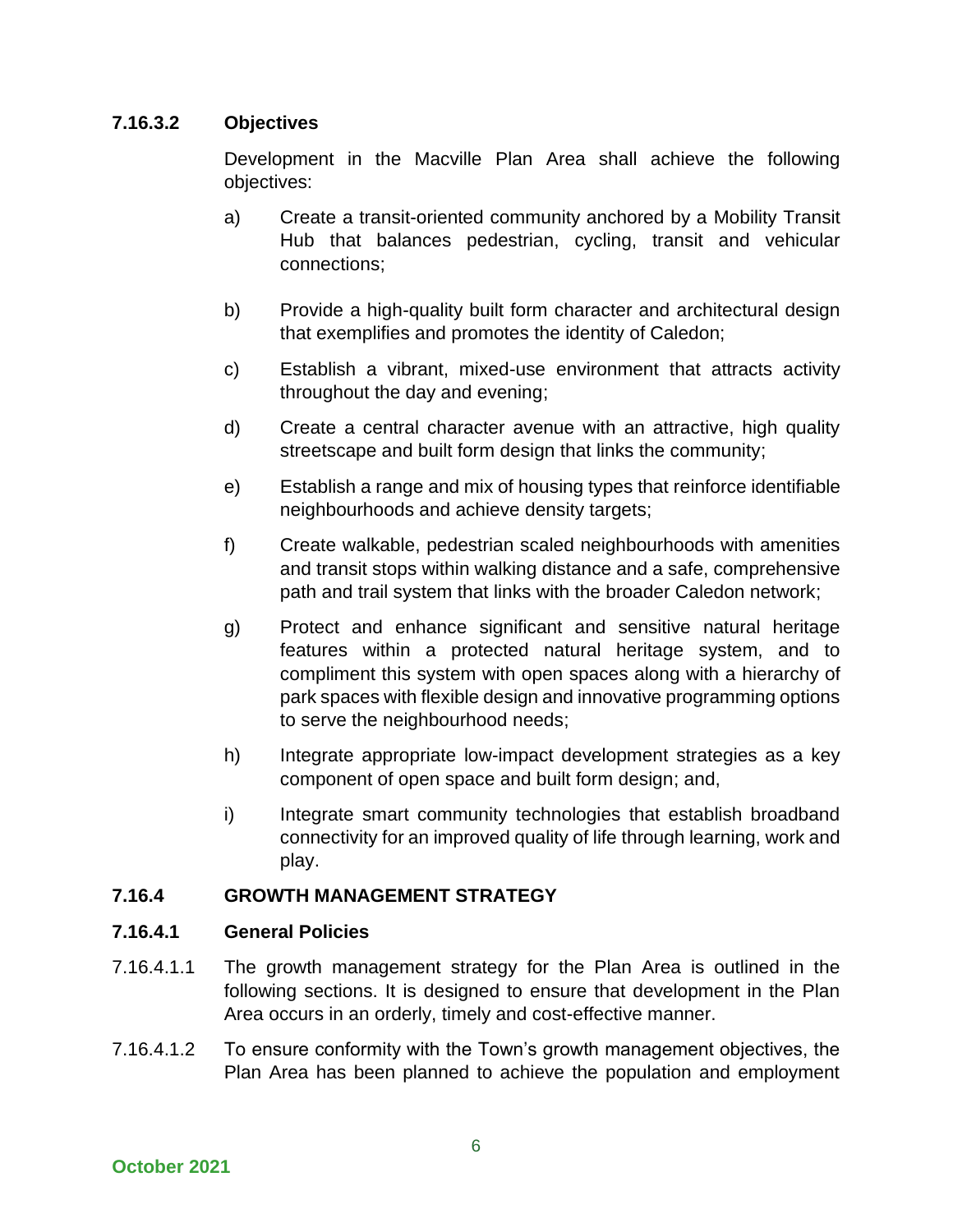targets shown in Table 7.16 and development shall occur in a manner consistent with these minimum targets.

**Table 7.16 Entire Macville Plan Area Population and Employment Minimum Targets** 

| Population <sup>(1)</sup>                                | 10,910 |
|----------------------------------------------------------|--------|
| Population related jobs                                  | 1,060  |
| <b>Total</b>                                             | 11,970 |
| Land Area (hectares) $(2)$                               | 171.0  |
| Min Density (combined population & jobs/hectare,         | 70     |
| per ROPA 30)                                             |        |
| (1)<br>Based on density target of 70 p&j/ha per ROPA 30. |        |

(2) Net Area excluding the Environmental Policy Area.

- 7.16.4.1.3 The total number of residential homes in the Entire Macville Plan Area shall achieve the planned minimum population of approximately 10,910.
- 7.16.4.1.4 The Town will ensure compliance with the population and employment targets through the approval of Community-Wide Development Staging and Sequencing Plans, as described below.
- 7.16.4.1.5 Unless otherwise provided for in Section 7.16, development in the Plan Area shall conform to the planning and design vision, goals and recommendations of the following plans/studies: Comprehensive Environmental Impact Study & Management Plan (CEISMP); Functional Servicing Report; Transportation Study; and Urban Design Guidelines. Together, these plans/studies provide direction with respect to the preparation and review of development applications in the Plan Area.
- 7.16.4.1.6 Prior to registration of the first plan of subdivision or approval of the first site plan application in the Plan Area, the Urban Design Guidelines, the Transportation Study and the Community-Wide Development Staging and Sequencing Plan referred to in Section 7.16.4.1.4 shall be approved by the Town.

# **7.16.4.2 Finance and Agreements**

- 7.16.4.2.1 Prior to approval of the first plan of subdivision or site plan in the Plan Area, the Plan Area landowners shall enter into any agreements deemed necessary by the Town or have made other satisfactory arrangements for the provision of funds and/or services associated with the MVSP Fiscal Impact Study.
- 7.16.4.2.2 The Town, the Region of Peel and/or other government agency may require front-end, accelerated payment and/or other cost-sharing agreements with landowners as conditions of approval to ensure that development proceeds only in a manner that optimizes the use of transportation, municipal water and wastewater infrastructure and does not outpace their ability to finance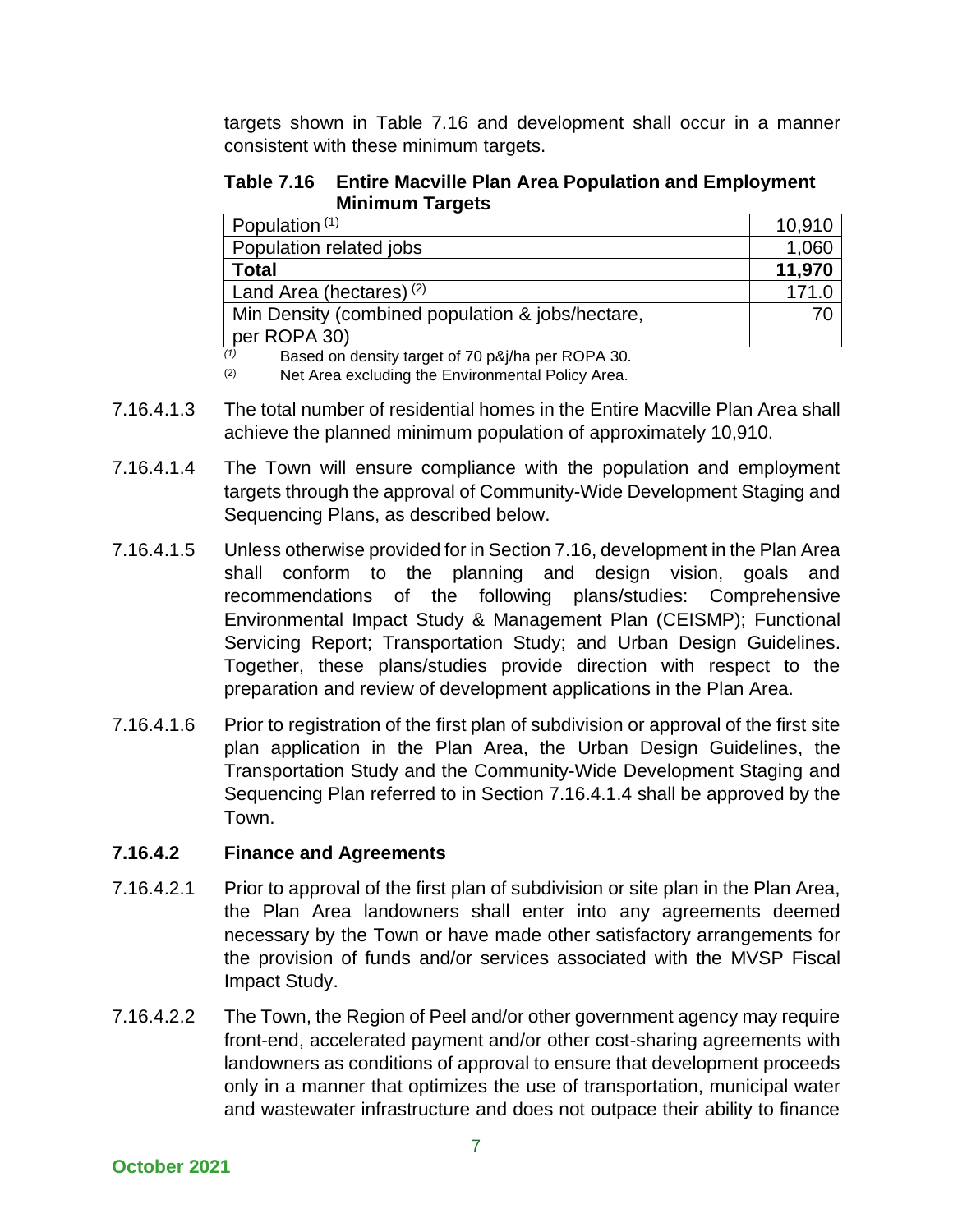and construct new transportation, municipal water and wastewater infrastructure required for development to occur in the Plan Area in an orderly, timely and cost effective manner.

#### **7.16.4.3 Community-Wide Development Staging and Sequencing Plan (DSSP)**

- 7.16.4.3.1 The Community-Wide DSSP shall be prepared in a manner consistent with the planning and design vision, goals, objectives and recommendations for the Plan Area.
- 7.16.4.3.2 The Community-Wide DSSP shall describe in detail the staging and sequencing of the following components required for development to occur in the Plan Area in an orderly, timely and cost-effective manner:
	- a) Infrastructure (e.g. roads and any associated intersections, water and wastewater services, stormwater management facilities and public utilities);
	- b) Arrangements for the provision of a vehicular connection and access from the n/s and e/w spine roads to The Gore Road, Humber Station Road and King Street as applicable;
	- c) Public transit service, e.g. potential transit routing and the location of and access to the planned GO Station in the Mobility Transit Hub;
	- d) Schools;
	- e) Community facilities (e.g. public parks, pathways and trail network and recreation facilities);
	- f) Affordable housing sites; and
	- g) Environmental Policy Area.
- 7.16.4.3.3 The Community-Wide DSSP shall recognize that certain collector / multimodal roads and their associated transportation-related infrastructure, as suggested in Schedule C-8 of this Plan, are required as necessary, as development progresses throughout the Plan Area.
- 7.16.4.3.4 The Community-Wide DSSP shall specifically address the timely construction, reconstruction, or improvement of the roads as specified above and their associated intersections, subject to completion of a municipal class environmental assessment, if necessary. Minor deviations from the road network depicted on Schedule C-8 shall be permitted without amendment to this Plan or to the Community-Wide DSSP.
- 7.16.4.3.5 The Community-Wide DSSP shall provide the anticipated schedule of the residential and non-residential development in the Plan Area relative to the provision of the community facilities noted in Section 7.16.4.3.2.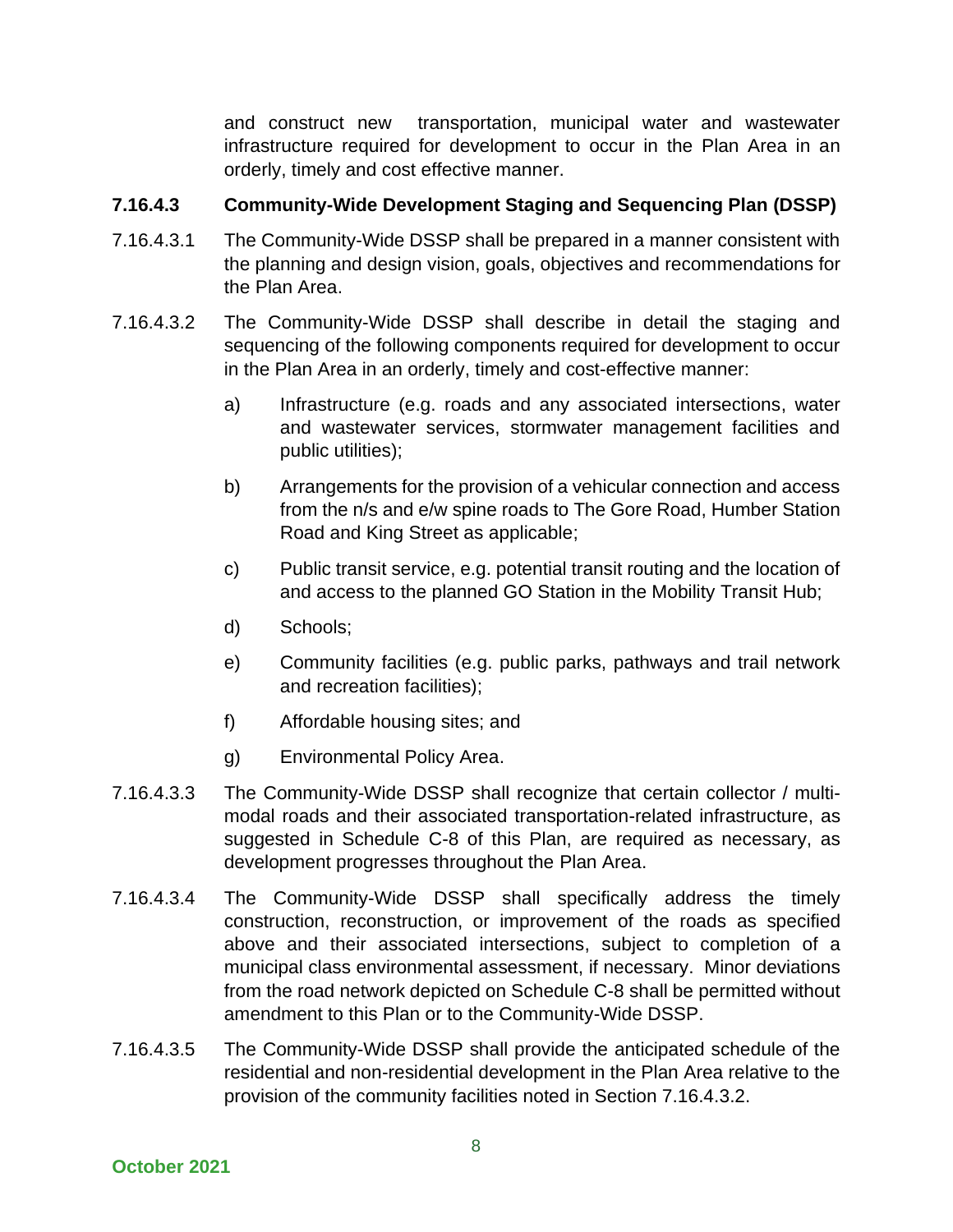- 7.16.4.3.6 The Community-Wide DSSP shall be prepared, in consultation with the Region of Peel, Toronto and Region Conservation Authority, School Boards and inter-regional, intra-regional and local transit service providers.
- 7.16.4.3.7 The Community-wide DSSP with respect to the water and wastewater services infrastructure, shall be developed in consultation with the Region of Peel.
- 7.16.4.3.8 The Community-Wide DSSP shall provide a breakdown of the anticipated range and mix of residential homes, net density and associated population yield for the specific districts / neighbourhoods. Minor adjustments to the number of residential homes in the specific sub-areas will be permitted without the need for an amendment to the approved Community-Wide DSSP.

#### **7.16.4.4 Community-Wide Functional Servicing Report (FSR)**

- 7.16.4.4.1 The Community-Wide Functional Servicing Report (FSR) identifies the servicing goals and objectives, associated targets, management strategies and additional technical investigations for the entire Secondary Plan Area which are to be implemented at the site level through individual plans of subdivision and site plans.
- 7.16.4.4.2 Prior to or concurrent with submission of the first plan of subdivision or site plan application in the Plan Area, the Plan Area landowners shall prepare and submit to the Town a Compliance Letter to the Community-Wide FSR.
- 7.16.4.4.3 The Compliance Letter to the Community-Wide FSR shall be prepared in consultation with the Region of Peel and Toronto and Region Conservation Authority (TRCA) and be approved by the Town.
- 7.16.4.4.4 The Compliance Letter to the Community-Wide FSR must demonstrate to the satisfaction of the Town, the Region of Peel and TRCA that the individual plans of subdivision or site plans conform with the servicing strategies and recommendations contained in Community-Wide FSR.
- 7.16.4.4.5 The Compliance Letter to the Community-Wide FSR should provide greater design detail than the Community-Wide FSR and should include the following information, if applicable:
	- a) confirmation of network and routing design for water and wastewater servicing for the Plan Area and lands external to the Plan Area;
	- b) confirmation of natural channel design brief, as applicable;
	- c) Site grading plans;
	- d) Stormwater management plan including opportunities for low impact development practices. This section shall also address such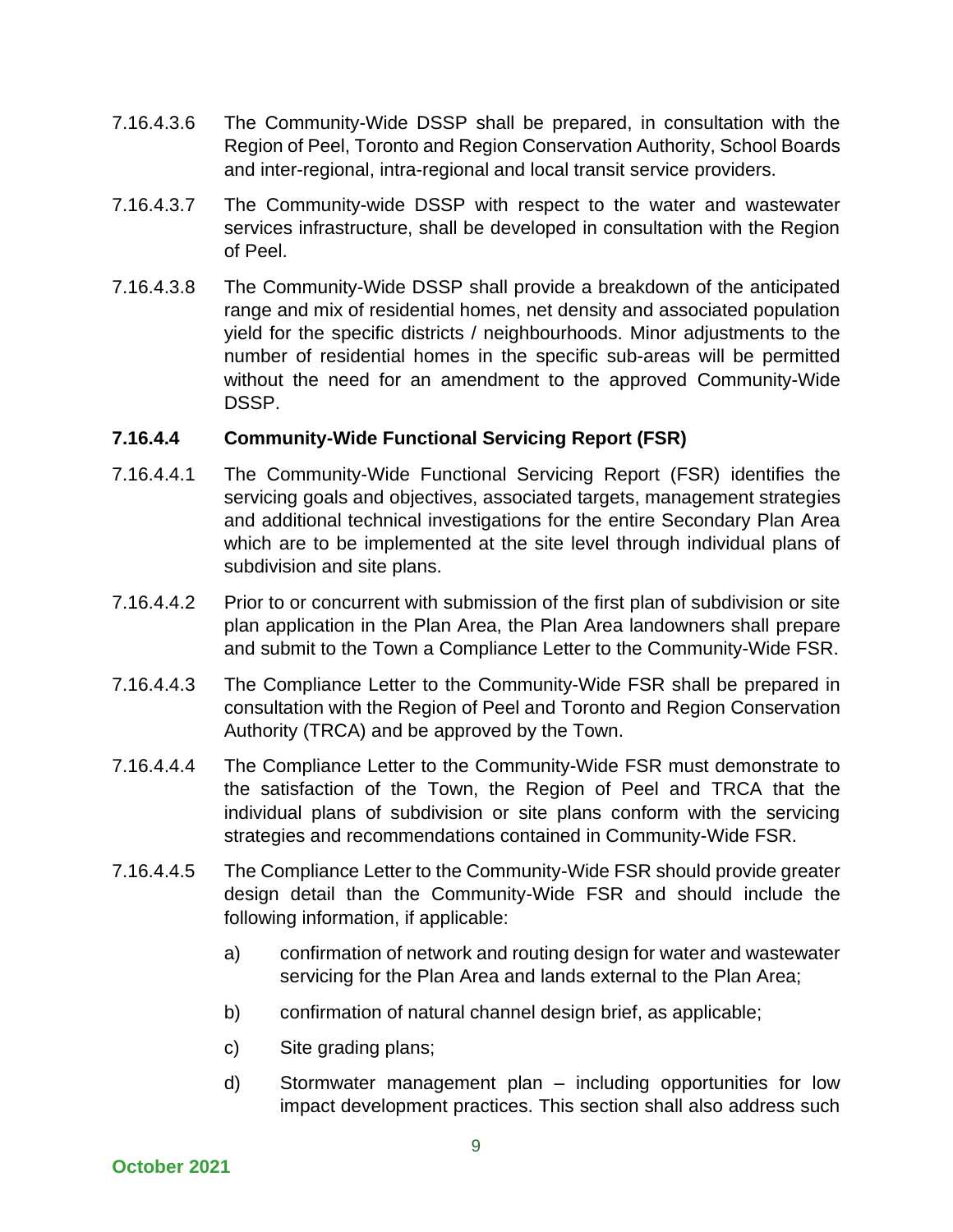matters as water quantity, water quality, erosion and water balance for both surface and groundwater components. Additionally, sustainable best management practices for erosion and siltation control shall be required for all phases of development, as appropriate.

# **7.16.4.5 Comprehensive Environmental Impact Study & Management Plan (CEISMP)**

- 7.16.4.5.1 The Community-Wide Comprehensive Environmental Impact Study and Management Plan (CEISMP) identifies the environmental goals, objectives, management and monitoring plans, and additional technical investigations for the entire Secondary Plan Area to be implemented at the site level through individual plans of subdivision and site plans.
- 7.16.4.5.2 Prior to or concurrent with submission of the first plan of subdivision or site plan application in the Plan Area, the Plan Area landowners shall prepare and submit to the Town a Compliance Letter to the Community-Wide CEISMP.
- 7.16.4.5.3 The Compliance Letter to the Community-Wide CEISMP shall be prepared in consultation with the Town, the Region of Peel and TRCA and be approved by the Town.
- 7.16.4.5.4 The Compliance Letter to the Community-Wide CEISMP must demonstrate to the satisfaction of the Town, the Region of Peel and TRCA that the individual plans of subdivision or site plans conform with the environmental management plans and recommendations contained in the Community-Wide CEISMP.

#### **7.16.4.6 Plan Area Landowners' Cost Sharing Group Agreement(s) (CSA)**

- 7.16.4.6.1 A Plan Area Landowners' Cost Sharing Group shall be established to ensure orderly, timely and coordinated development in the Plan Area and that the costs associated with such development are fairly and equitably distributed among all landowners in the Plan Area.
- 7.16.4.6.2 The costs associated with development include, but are not limited to, the cost of studies to inform and support the planning of the area, as well as the cost to acquire land in order to implement this Plan.
- 7.16.4.6.3 The Plan Area landowners are required to enter into a cost sharing agreement or agreements among themselves.
- 7.16.4.6.4 Prior to the draft approval, registration of any plan of subdivision or plan of condominium or final approval of any site plan application or the approval of any application under the Planning Act, the Plan Area Landowners' Cost Sharing Group trustee shall provide the Town with confirmation, in writing,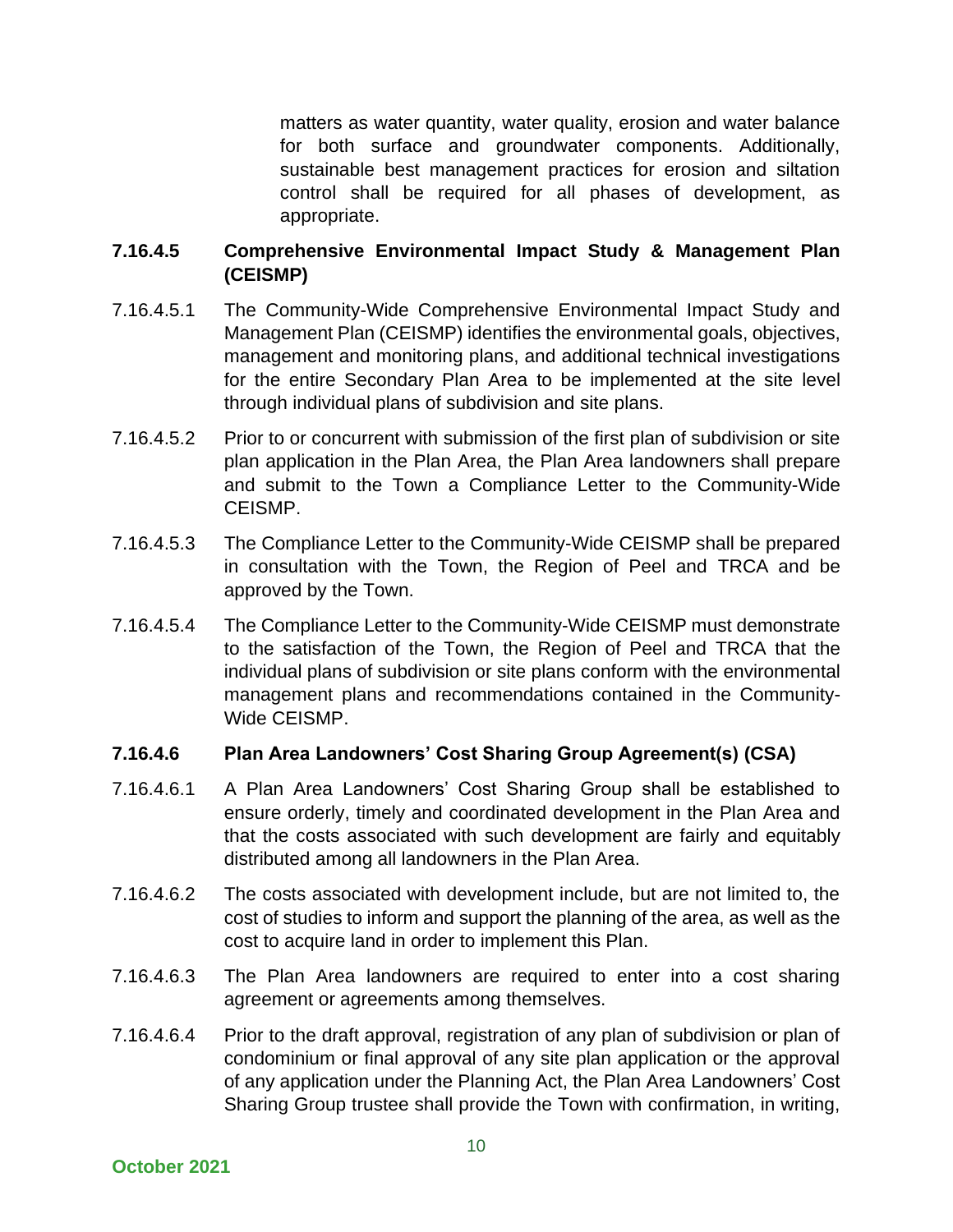that the owner of such lands is in good standing with the Plan Area Landowners' Cost Sharing Group.

# **7.16.5 RESIDENTIAL**

#### **7.16.5.1 General Policies**

- 7.16.5.1.1 This section establishes specific policies with respect to residential development in the Plan Area. The following three (3) residential designations are shown on Schedule C-8 to this Plan:
	- a) Low Density Residential;
	- b) Medium Density Residential; and
	- c) Mixed Use.
- 7.16.5.1.2 Residential development in the Plan Area shall be undertaken in accordance with Section 5.10 of the Official Plan and the following specific policies. Where there is a conflict between the policies in Section 5.10 and Section 7.16.5, the policies in Section 7.16.5 shall prevail.
- 7.16.5.1.3 With respect to residential development in the Plan Area, the calculation of net density shall be based on the land area proposed to be developed for residential homes, exclusive of public rights-of-way, railway rights-of-way, school blocks, Open Space Policy Area, Environmental Policy Area and stormwater management blocks.
- 7.16.5.1.4 Direct vehicular access from residential homes onto arterial roads shall be minimized in the Plan Area to the greatest extent possible. Where direct access from residential homes is proposed onto arterial roads, the following provisions shall apply:
	- a) The calculation of front yard setback and garage space shall ensure adequate off-street parking; and
	- b) Larger lot widths shall be required to minimize, to the greatest extent possible, the number of residential driveways onto major roads.

#### **7.16.5.2 Low Density Residential**

- 7.16.5.2.1 Lands designated Low Density Residential in the Plan Area shall be developed predominantly for single detached and semi-detached housing. Street townhouses and rear-lane townhouses shall be permitted in the Low-Density designation provided that matters of vehicular access, parking and land use compatibility are properly addressed.
- 7.16.5.2.2 The minimum net density of development in the Low-Density designation shall be 25 units per net hectare.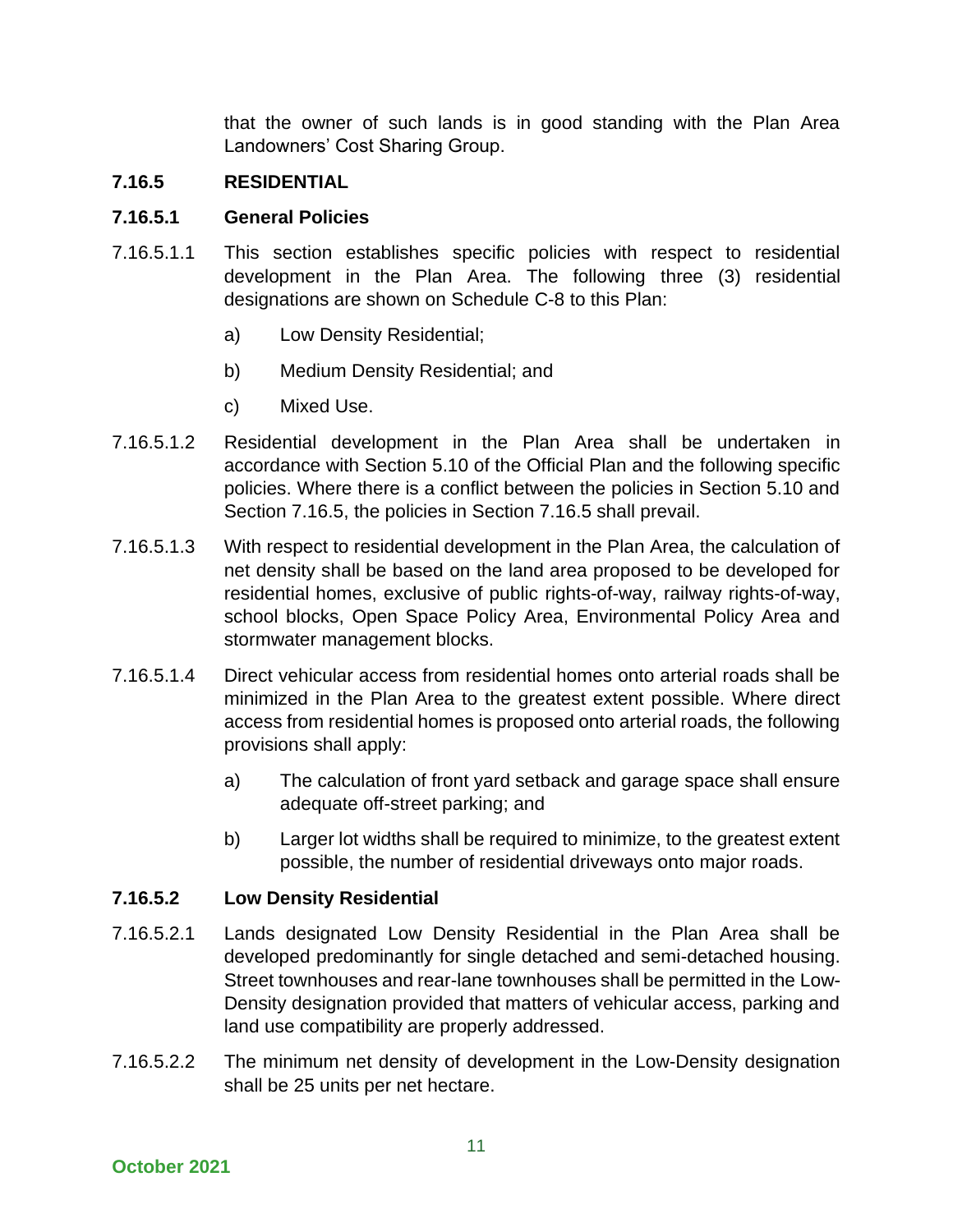7.16.5.2.3 Townhouses in the Low-Density designation shall be a maximum height of three storeys.

### **7.16.5.3 Medium Density Residential**

- 7.16.5.3.1 Lands designated Medium Density Residential in the Plan Area shall be developed for townhouses, rear-lane townhouses, stacked townhouses, back-to-back townhouses and medium-rise multiple unit buildings.
- 7.16.5.3.2 The minimum net density of development in the Medium Density designation shall be 60 units per net hectare.
- 7.16.5.3.3 Townhouses in the Medium Density designation shall be a maximum height of five storeys.
- 7.16.5.3.4 Where back-to-back townhouses are proposed in the Plan Area, the applicant shall demonstrate that adequate amenity space in the form of private or public open space is provided, in order that the occupants have access to proximate open space.

# **7.16.6 MIXED USE**

#### **7.16.6.1 General Policies**

- 7.16.6.1.1 The mixed-use designations on both sides of Humber Station Road together with the medium density residential designation permit a mix and variety of uses and medium density residential that supports a transit oriented, new urbanism form of development along the corridor. Policies with respect to this designation also address the built form and streetscape required to create a safe, attractive corridor that establishes a strong sense of place making for people to live, work, play and shop.
	- a) Permitted uses shall include a full range of office, commercial, institutional, cultural and entertainment uses, live/work townhouses and medium density residential dwellings and related infrastructure.
	- b) Built form shall reinforce a high standard of quality and positive visual image.
	- c) Development of the lands designated Medium Density Residential and Mixed Use along Humber Station Road and the future spine road may include ground level non-residential uses that complement and support the development of the residential use. These ground level non-residential uses may include small-scale commercial and professional offices. These ground level non- residential uses shall be designed to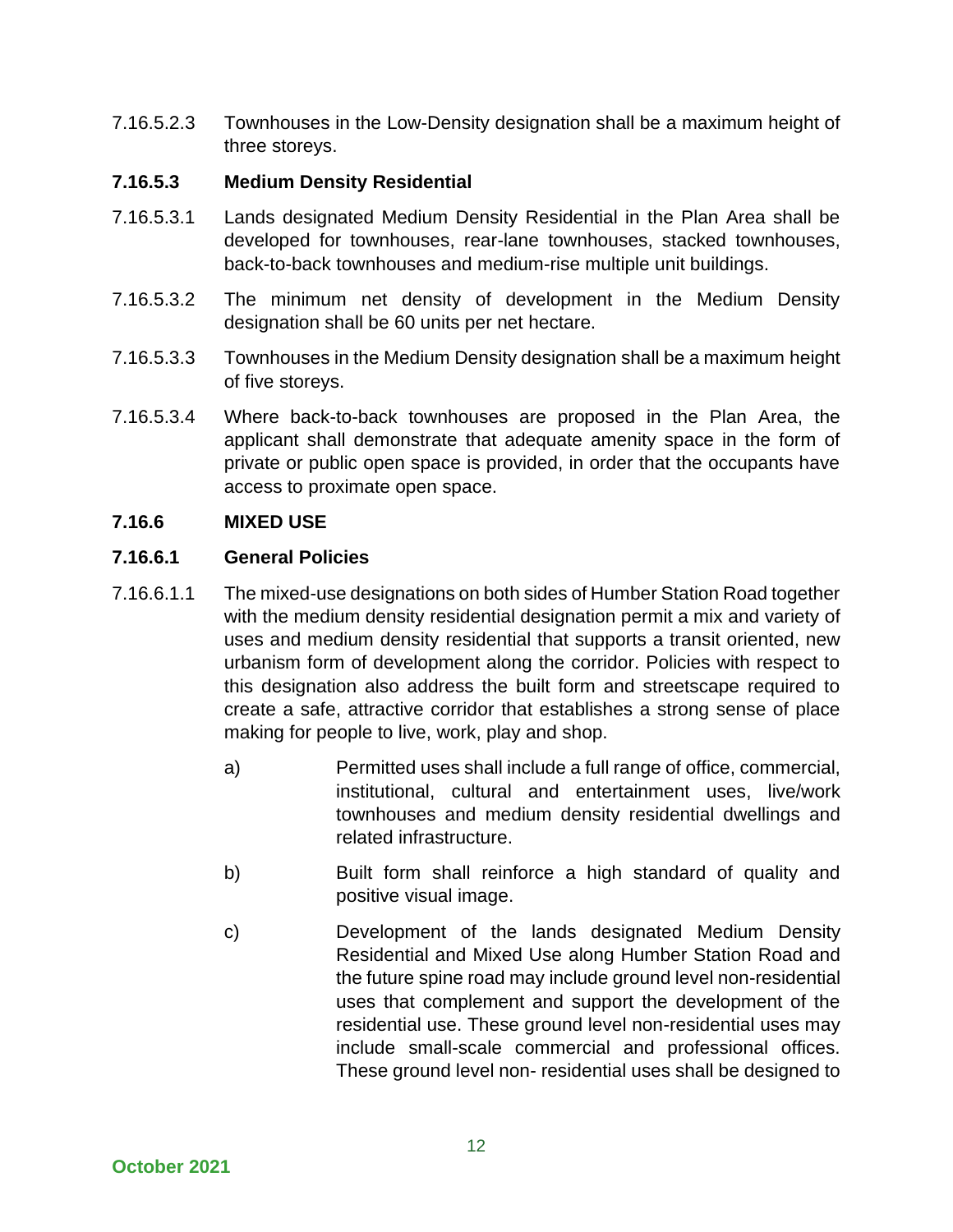be part of the Medium Density Residential / Mixed Use building.

- 7.16.6.1.2 Lands designated Medium Density Residential or Mixed Use may be developed for mid-rise buildings.
- 7.16.6.1.3 The minimum net density of residential development in the Mixed Use designation shall be 100 units per net hectare.
- 7.16.6.1.4 Mid-rise buildings in the Medium Density Residential / Mixed Use designation shall generally be 4 to 15 storeys.
- 7.16.6.1.5 Notwithstanding above, increases in height and density may be considered and authorized in return for the provision of public facilities, services or matters as set out in the implementing by-law, provided there are no adverse impacts on adjacent land uses.
- 7.16.6.1.6 Notwithstanding Section 7.16.6 of this chapter, the following site-specific principles and policies shall apply to the proposed mixed-use designation located along Humber Station Road:

a) A high standard of urban design and site planning will be implemented on this site through the following measures:

b) The submission of comprehensive urban design guidelines to the satisfaction of Town staff, to address streetscape treatment, landscape designs, accessibility requirements, architectural concepts and the identified urban design principles.

c) Sensitive site planning design which reflects the urban design guidelines and, among other features, will incorporate the following:

i) a suitable landscape buffer along the north eastern edge of the subject property, to enhance compatibility between proposed residential uses to the west of Humber Station Road and the proposed GO station east of Humber Station Road;

ii) establish inclusive streetscape and exterior façade of the built form along the Humber Station Road frontage, which supports an attractive street presence and provides a range of mobility options for residents and users.

- 7.16.6.1.7 As a unifying element, landscaping along Humber Station Road should compliment the mixed-use area through appropriate foliage which adds character and a positive visual image.
- 7.16.6.1.8 Commercial uses within the Mixed Use designation shall also be subject to the policies of the Commercial / Mixed Use Area (Section 7.16.7 of this Plan) designation.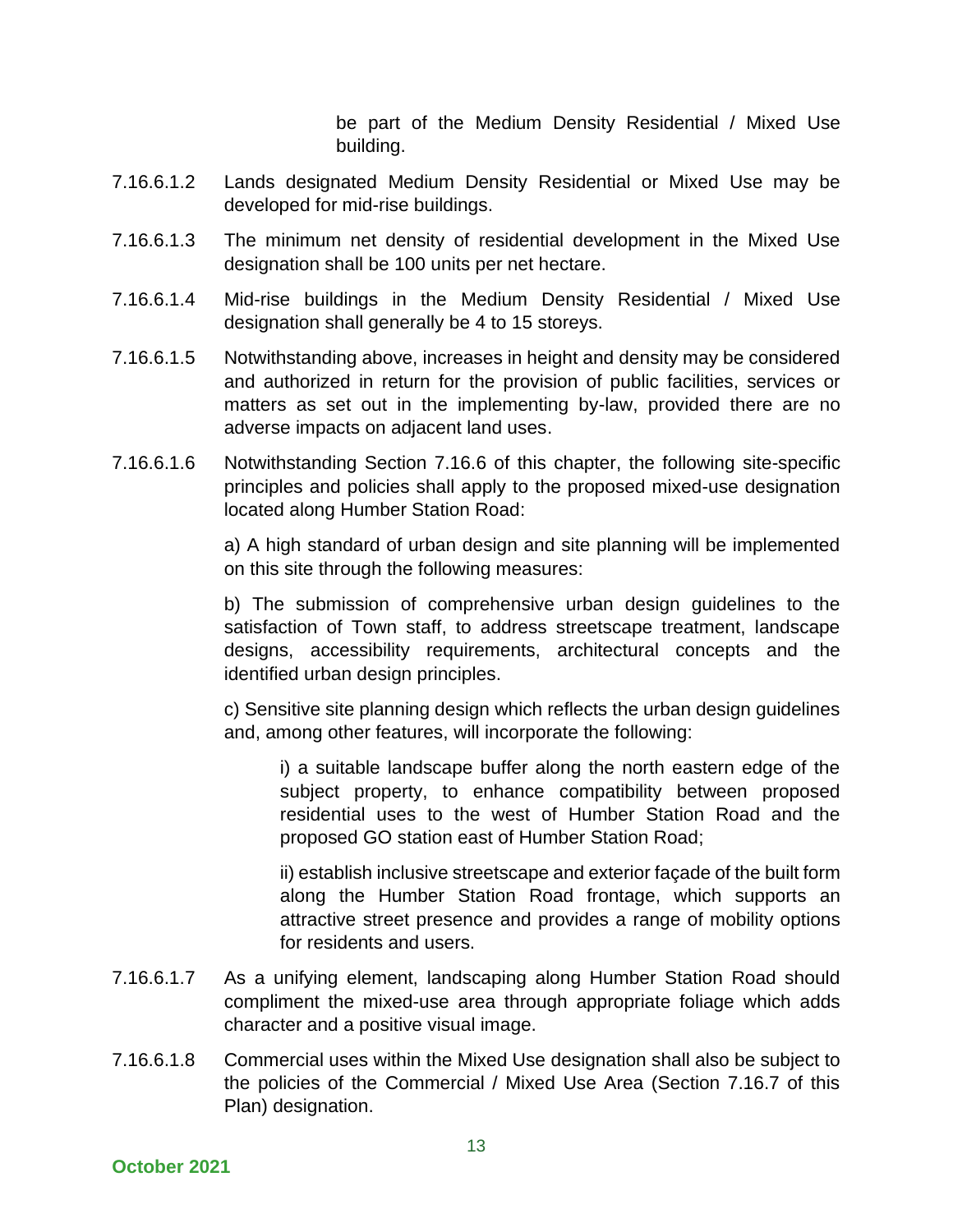# **7.16.7 COMMERCIAL / MIXED USE AREA**

#### **7.16.7.1 General Policies**

- 7.16.7.1.1 The Commercial / Mixed-Use designation is intended to accommodate a mix of residential, commercial and mixed uses adjacent to the Mobility Transit Hub and Humber Station Road. This area is intended to serve local residential and commercial needs in the Plan Area and the nearby surrounding community of Bolton and shall permit a wide range of commercial and mixed uses.
- 7.16.7.1.2 Commercial development in the Mixed-Use Commercial Area is planned to accommodate non-employment land related jobs through the development of retail, office, associated accessory and other uses.
- 7.16.7.1.3 The majority of commercial lands are planned to be in the Mixed-Use designation on both sides of Humber Station Road in the vicinity of the future GO Transit station. Smaller local commercial uses are planned along the east side of Humber Station Road, as shown on Schedule C-8.
- 7.16.7.1.4 Commercial development on the east and west sides of Humber Station Road in the mixed-use designation is planned to accommodate populationrelated jobs through the development of retail, office and associated accessory uses.
- 7.16.7.1.5 Development on lands designated Commercial / Mixed Use in the Plan Area shall be in accordance with the Mixed Use permissions and policies of this Plan, and Section 5.4 of the Official Plan, the Town's Industrial/Commercial Design Guidelines, and the following specific policies. Where there is a conflict between the policies of Section 5.4, the Industrial/Commercial Design Guidelines and Section 7.16.7, the policies of this section shall apply.
- 7.16.7.1.6 All General Commercial uses, as described in Section 5.4 shall be permitted in the commercial nodes that are planned for the mixed-use area planned on the west and east sides of Humber Station Road.
- 7.16.7.1.7 Automotive commercial uses shall not be permitted within the commercial nodes referred to above, including the Commercial / Mixed Use designation in the Plan.
- 7.16.7.1.8 The commercial sites shall be planned and designed as a pedestrian and cyclist-friendly and transit-oriented component of the Plan Area. Development of the commercial sites shall be planned and designed to minimize walking distances to transit routes and provide safe, attractive, and direct pedestrian/cyclist connections to transit stops.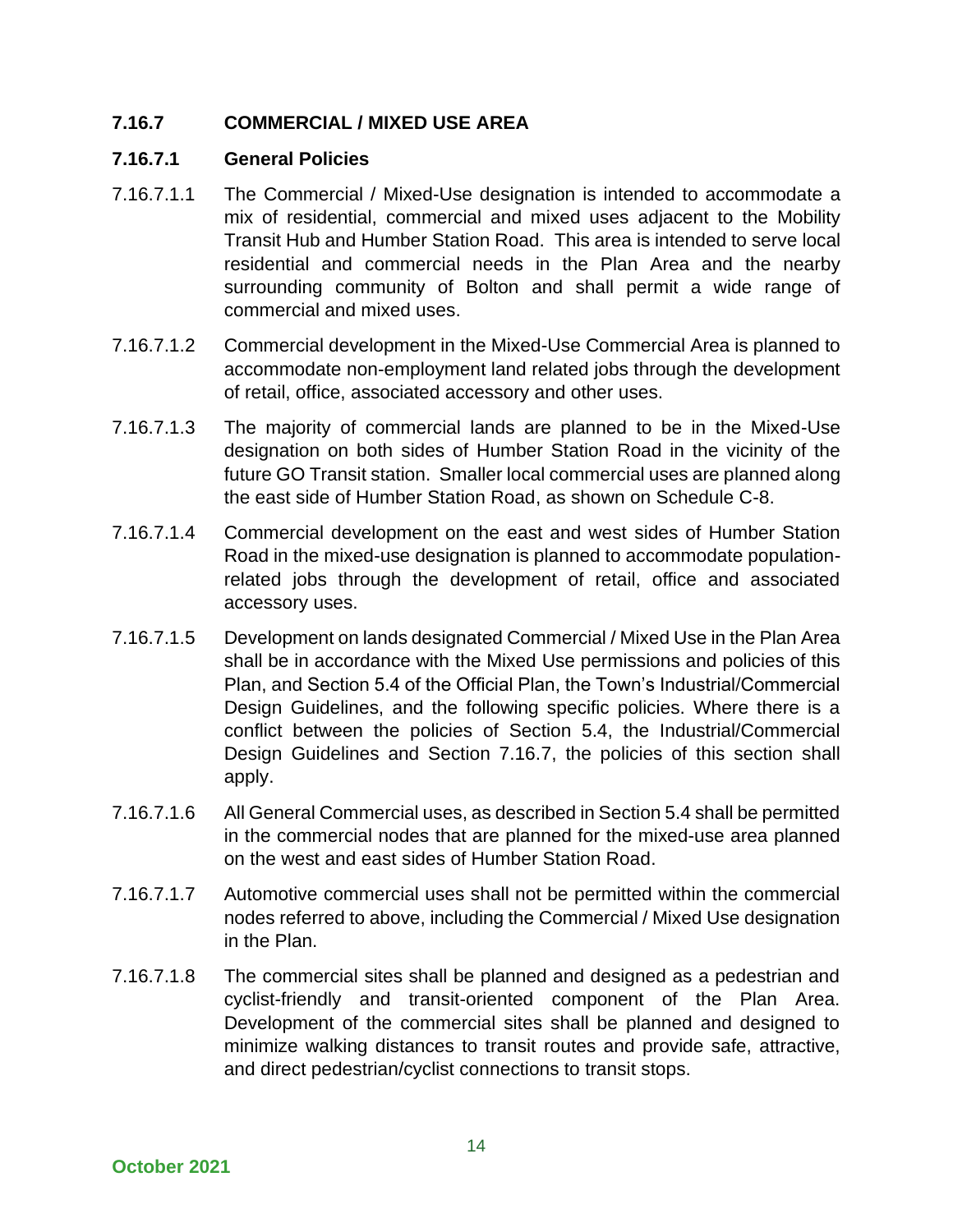- 7.16.7.1.9 Concurrent with submission of a site plan application for the commercial sites, the applicant shall submit to the Town an urban design brief for that commercial site which shall be consistent with the design language and intent of the Macville Urban Design Guidelines.
- 7.16.7.1.10 The urban design brief shall describe in detail a coordinated and consistent approach for component elements, including site layout, built form, building elevations, streetscapes, open space and landscaping, signage and pedestrian/cyclist movement.
- 7.16.7.1.11 Buildings on the commercial lands shall provide their primary building entrance on major roads, where possible. Where buildings are located on a corner lot or where a building is visible from major roads, side building elevations visible from a second street shall be upgraded and appear to front on to the second street.

# **7.16.8 MOBILITY TRANSIT HUB**

# **7.16.8.1 General Policies**

- 7.16.8.1.1 A Mobility Transit Hub shall be developed adjacent to the proposed mixeduse area located adjacent to and west of the E/W Spine Road and Humber Station Road intersection, pursuant to the Region's MTSA policy directives.
- 7.16.8.1.2 A Mobility Transit Hub is intended to support inter-regional, intra-regional and local transit service in the Plan Area and implement Section 5.9.5 and the Region of Peel's emerging MTSA ROPA, proposed through the Region's 2041+ Regional Official Plan Review intended to extend rapid transit service into Caledon.
- 7.16.8.1.3 The ultimate location and design of the Mobility Transit Hub / terminal facility must provide for safe, convenient and efficient transfers from local transit routes and for connections between inter-regional, intra-regional and local transit service in consultation with the Town and the respective transit service providers.
- 7.16.8.1.4 General planning principals related to the transit hub include:

a) The creation of a safe, attractive, transit orientation and pedestrian friendly community that supports a reduced demand on the road network system;

b) To build on the unique opportunity to develop a mixed-use community centred around the MTSA Hub through co-operative efforts between the Town, the Region of Peel and Metrolinx to provide more sustainable, higher order inter-regional transit service to facilitate the development of a multimodal transportation hub;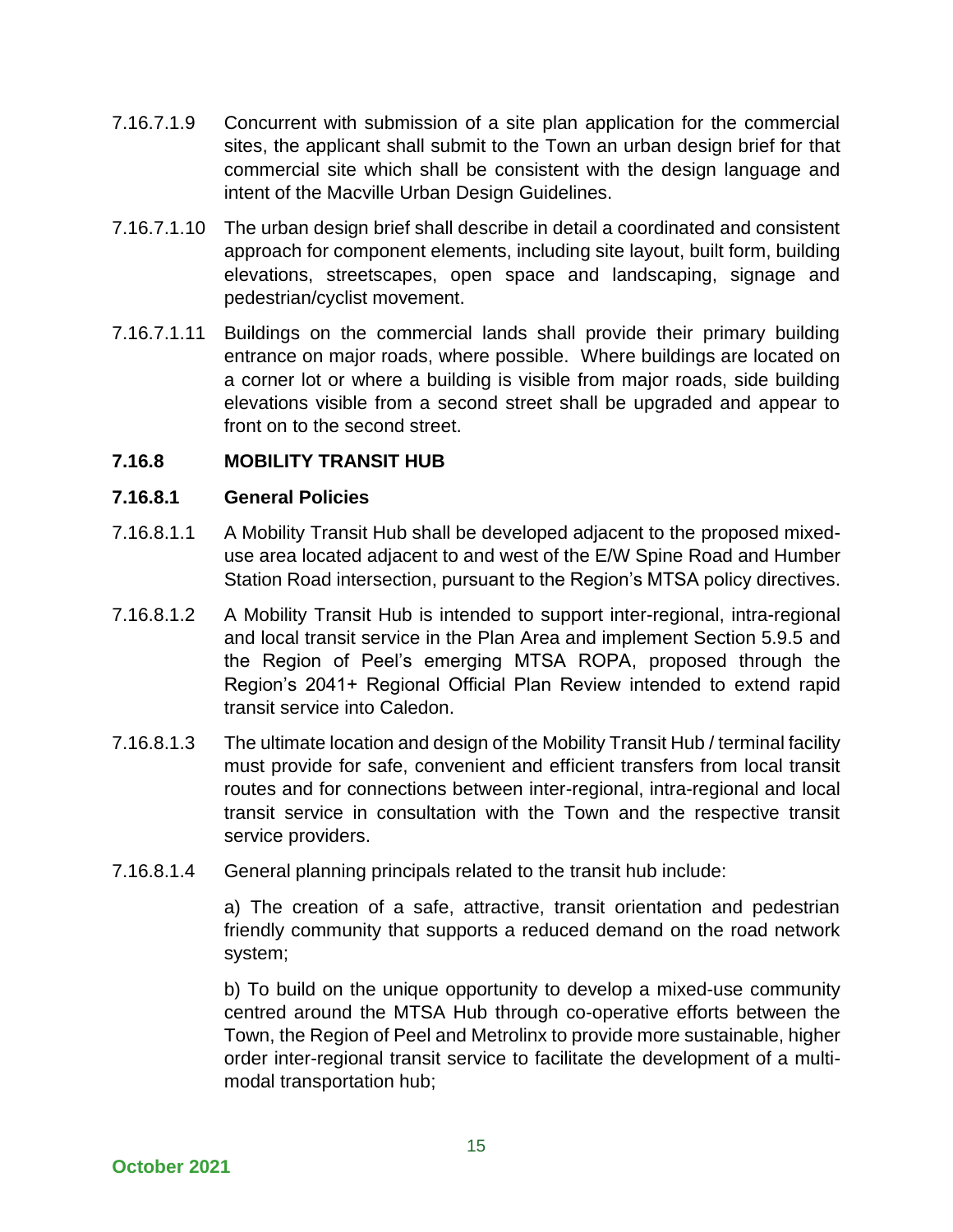c) To develop an effective community interface along the east side of Humber Station Road to facilitate convenient pedestrian, vehicle, cycling and transit accessibility;

d) Develop a street pattern which includes a readily identifiable central transit-oriented 'spine road' and an equally viable 'pedestrian promenade' both of which will serve to facilitate easy access and movement of transit vehicles and pedestrians into and throughout the community. This may include an east/west link that allows traffic into the transit hub and community from Emil Kolb Parkway while discouraging through traffic.

7.16.8.1.5 As the MTSA Transit Hub is considered a vital component of the mixed-use core of the Macville Community, it is also subject to the land use permissions and policies of the Commercial / Mixed Use designation of this Plan to the extent that these do not hinder the ability for this area to function and expand as a Mobility Transit Hub. This Hub is intended to provide complimentary uses that leverage the proximity of this Regional Transit infrastructure.

# **7.16.9 NOISE AND VIBRATION**

#### **7.16.9.1 General Policies**

- 7.16.9.1.1 New development in the Plan Area shall meet the requirements of all current policies and guidelines relating to environmental noise and vibration issued by Transport Canada, the Ministry of the Environment, Conservation and Parks, the Ministry of Municipal Affairs and Housing, the Region of Peel, the Town of Caledon and the Canadian Pacific Railway (CPR).
- 7.16.9.1.2 Where the Town has identified the need for an environmental noise and vibration impact assessment, such assessment will be required with a development application and must be prepared by a qualified acoustic consultant.
- 7.16.9.1.3 Environmental noise and vibration impact assessments shall be based on assumptions of ultimate air, road, and rail traffic and stationary sources or other noise and vibration generators as specified by the Town or as measured in the field by the consultant and shall follow the current prediction methods prescribed by the Ministry of the Environment and Climate Change.
- 7.16.9.1.4 Environmental noise and vibration impact assessments will identify sound levels, before and after proposed attenuation measures are installed, for the existing and future conditions during applicable timeframes. Where unacceptable sound levels are predicted, the report shall review the merits of various attenuation measures such as distance set-back, buffer zones, orientation of outdoor recreation areas, berms, acoustic barriers, etc.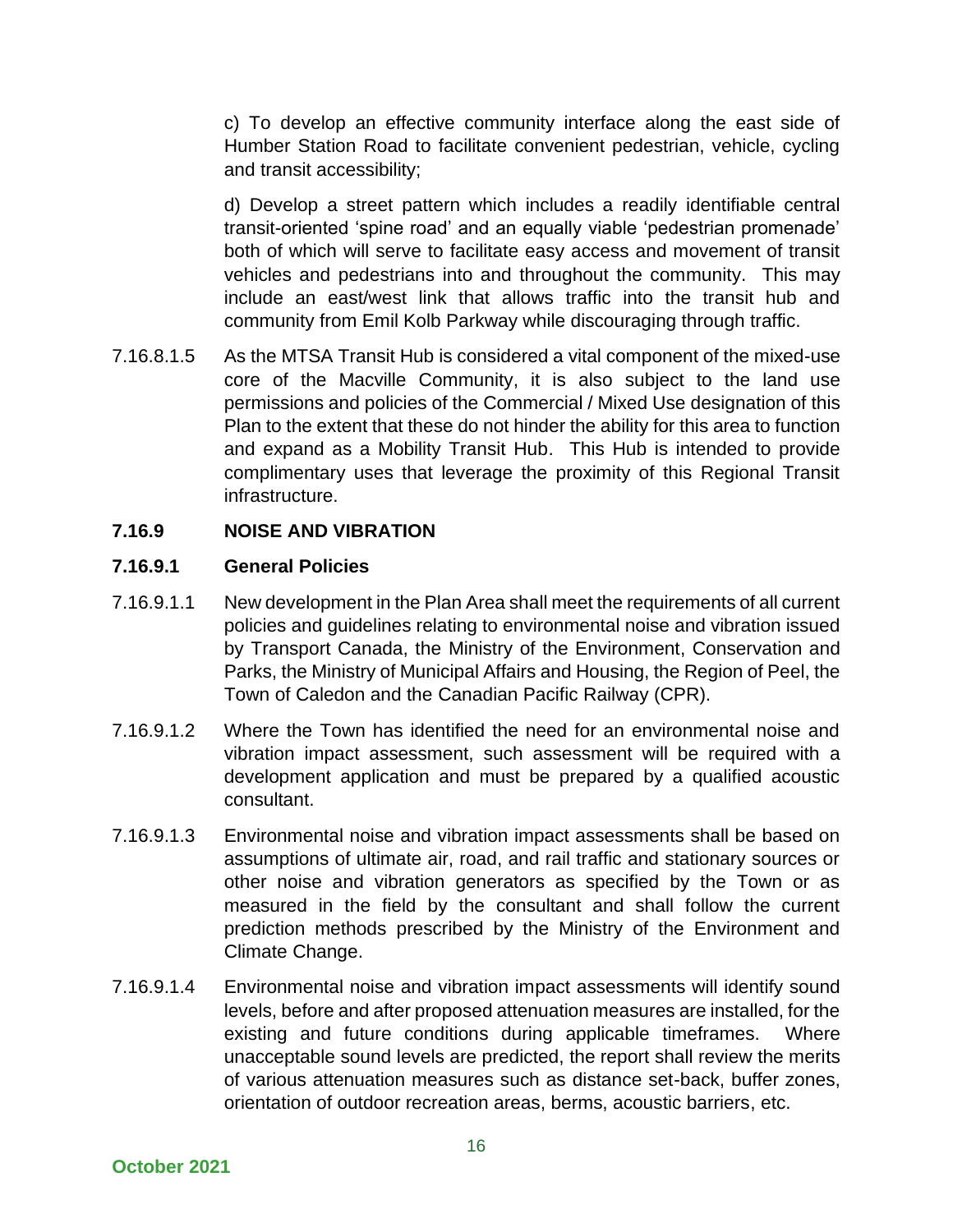- 7.16.9.1.5 The applicant will implement all the measures that are recommended in the approved environmental noise and vibration impact assessments.
- 7.16.9.1.6 The use of noise fences, berms, and reverse lotting, which restrict visual and physical access to the street, is not encouraged in the Plan Area. A range of alternatives such as single loaded roadways and access laneways shall be encouraged to minimize the use and scale of sound barriers and to ensure safe and efficient access to the street.
- 7.16.9.1.7 Consideration may be given to noise fences for the rear yards of residential lots flanking arterial roads or the CPR rail line provided that such fences are designed to be integrated with the surrounding residential development.

# **7.16.9.2 Rail Noise Policies**

- 7.16.9.2.1 This section establishes specific policies with respect to the Canadian Pacific Railway corridor (CPR) in the Plan Area.
- 7.16.9.2.2 Noise sensitive areas and vibration sensitive areas will be considered as those areas lying within 300 meters and 75 metres respectively of the CPR right-of-way having a development component that includes sensitive land uses such as outdoor passive recreation areas or a residential component such as residential homes. An environmental noise and vibration impact assessment shall be required for any application for sensitive lands use applications within the noise and vibration sensitive areas.
- 7.16.9.2.3 Applications for zoning by-law amendments, draft plans of subdivision or condominium, site plan approval, consents, or minor variances involving development for sensitive uses on lands within 300 metres of the CPR in the Plan Area shall be sent to the Canadian Pacific Railway as part of the agency circulation of applications.
- 7.16.9.2.4 Implementation and maintenance of any required noise, vibration, and safety impact mitigation measures, along with any required notices on title, such as noise warning clauses, will be secured through appropriate planning and legal mechanisms, to the satisfaction of the Town in consultation with the CPR. The required mitigation measures shall not be located on lands owned by the CPR unless CPR consents.

#### **7.16.9.3 Road Noise Policies**

7.16.9.3.1 Development applications in the Plan Area, which are likely to be adversely affected by excessive roadway noise levels, will be required to complete an environmental noise and vibration impact analysis.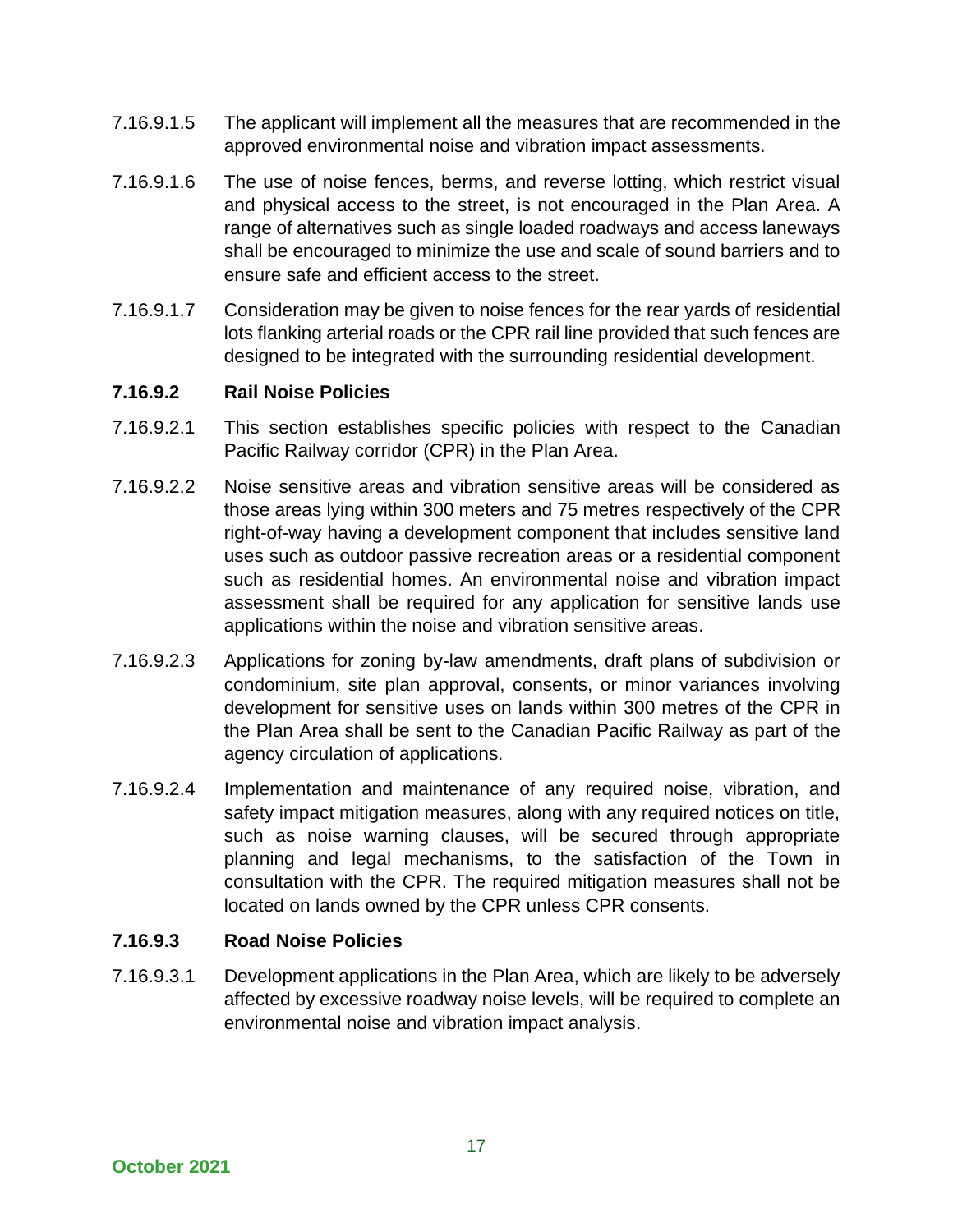### **7.16.9.4 Stationary Noise Policies**

- 7.16.9.4.1 From a noise perspective, the mixed use and commercial areas in the Plan Area are not expected to pose any significant constraints to the development of these areas if appropriate attenuation measures are installed around the roof top mechanical units, garbage compactors and loading/unloading operations.
- 7.16.9.4.2 To the greatest extent practical, the design of the mixed use and commercial areas in the Plan Area should incorporate measures to reduce the required attenuation and achieve attenuated sound levels with adjacent residential or other sensitive land use areas as provided for in current policies and guidelines of the Ministry of the Environment and Climate Change.

# **7.16.10 SCHOOLS**

- 7.16.10.1 The following new school sites are identified on Schedule C-8 to this Plan:
	- One (1) Secondary School.

One (1) elementary school will be identified when the balance of the Macville Community Secondary Plan lands are advanced.

- 7.16.10.2 The location of the new school sites in the Plan Area have been selected to reflect the role of school sites in supporting and complementing the goal of the Plan Area (complete community) and the opportunity to explore joint use initiatives with adjacent land uses (e.g. parks). Minor adjustments to the location, size and configuration of the new school sites shall be permitted without requiring an amendment to this Plan, provided:
	- a) The goal of the Plan Area (complete community) is maintained; and
	- b) The opportunity to explore joint use initiatives with adjacent land uses is maintained.
- 7.16.10.3 The secondary school site is approximately 5.11 ha (12.63 ac) in size. Relevant draft plans of subdivision shall include the new school sites with a lot size, configuration and frontage onto a street that are satisfactory to the relevant School Board while ensuring the promotion of an efficient use of land to encourage innovative school accommodation.
- 7.16.10.4 The new school sites in the Plan Area should have frontage on to a road with a minimum 22.0 metre right-of-way or a minimum 10 metre paved roadway.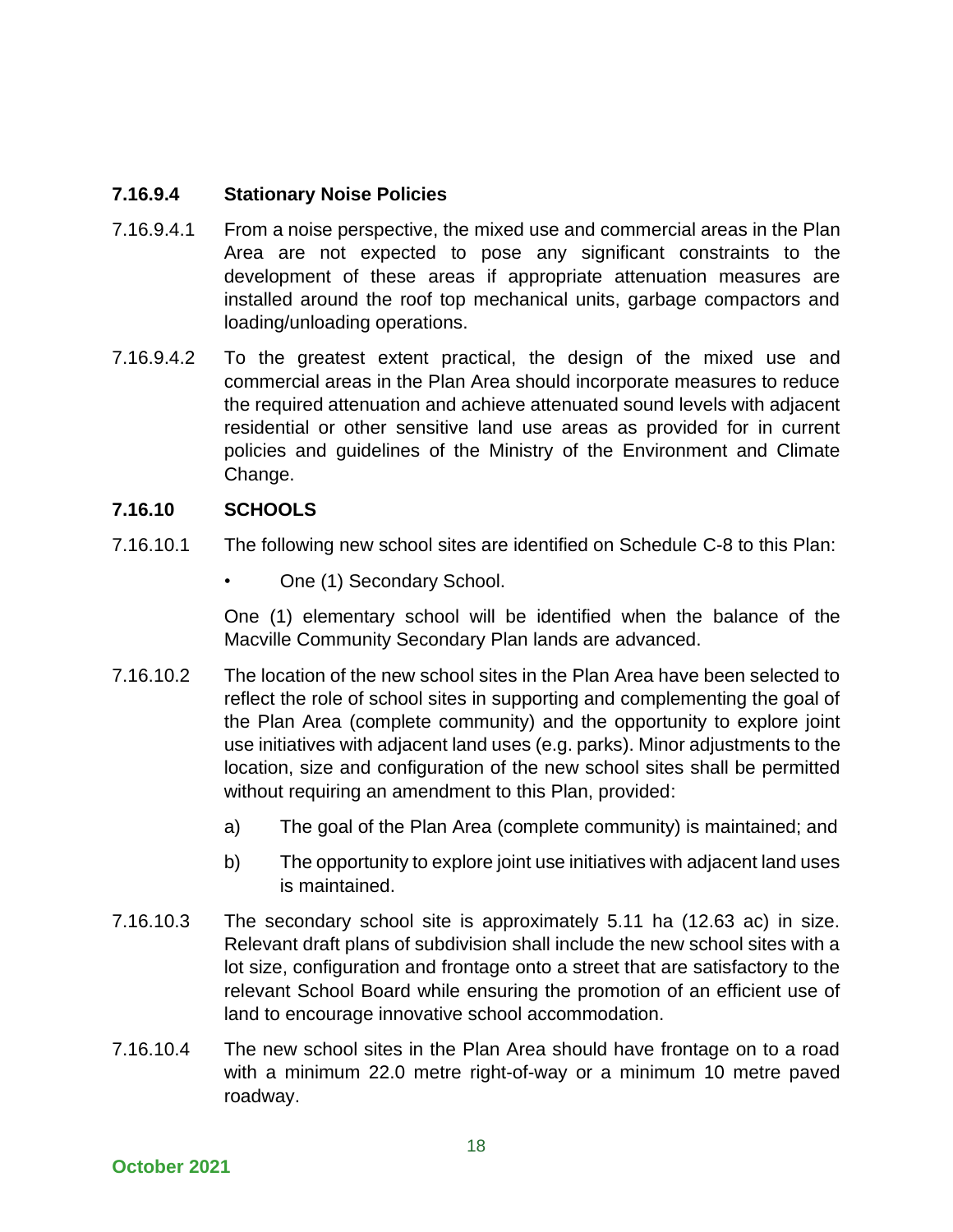- 7.16.10.5 New school sites in the Plan Area shall be dual zoned and landowners will be required to submit an alternative lotting plan at the draft plan of subdivision stage to facilitate residential development should the school site not be required by the relevant School Board.
- 7.16.10.6 School Boards shall be strongly encouraged to build multi-storey facilities in partnership with private or public ventures to provide multi-purpose buildings to service more than one community need, in an effort to provide a facility that is part of the larger community hub and that combines education, recreation and social activities to support a rapidly growing community.

#### **7.16.11 MUNICIPAL PARKS**

- 7.16.11.1 The Open Space Policy Area designation in the Plan Area as shown on Schedule C-8 is comprised of municipal parks organized into the following five (5) categories:
	- a) Community Parks
	- b) Neighbourhood Parks
	- c) Linear Parks
	- d) Gateway Parks
	- e) Urban Plazas and Squares.

Linear Parks, urban plazas and squares should be vibrant central gathering places with potential for four-season programming which will serve as the outdoor retail, arts and cultural spaces. The design quality of these municipal park categories shall be optimized to provide a well-rounded inventory of urban park components including decorative paving, distinct seating and lighting elements, water features, interactive information kiosks, stormwater planters, public art, performance stage and opportunities for seasonal vendors, where appropriate.

- 7.16.11.2 Development of municipal park sites in the Plan Area shall be in accordance with Section 5.8 of the Official Plan and the following specific policies. Where there is a conflict between the policies of Section 5.8 and Section 7.16.11, the policies of this section shall prevail.
- 7.16.11.3 The location of the community and neighbourhood parks in the Plan Area reflect the role of parks in supporting and complementing the Goal of the Plan Area and the opportunity to explore joint use initiatives with adjacent land uses.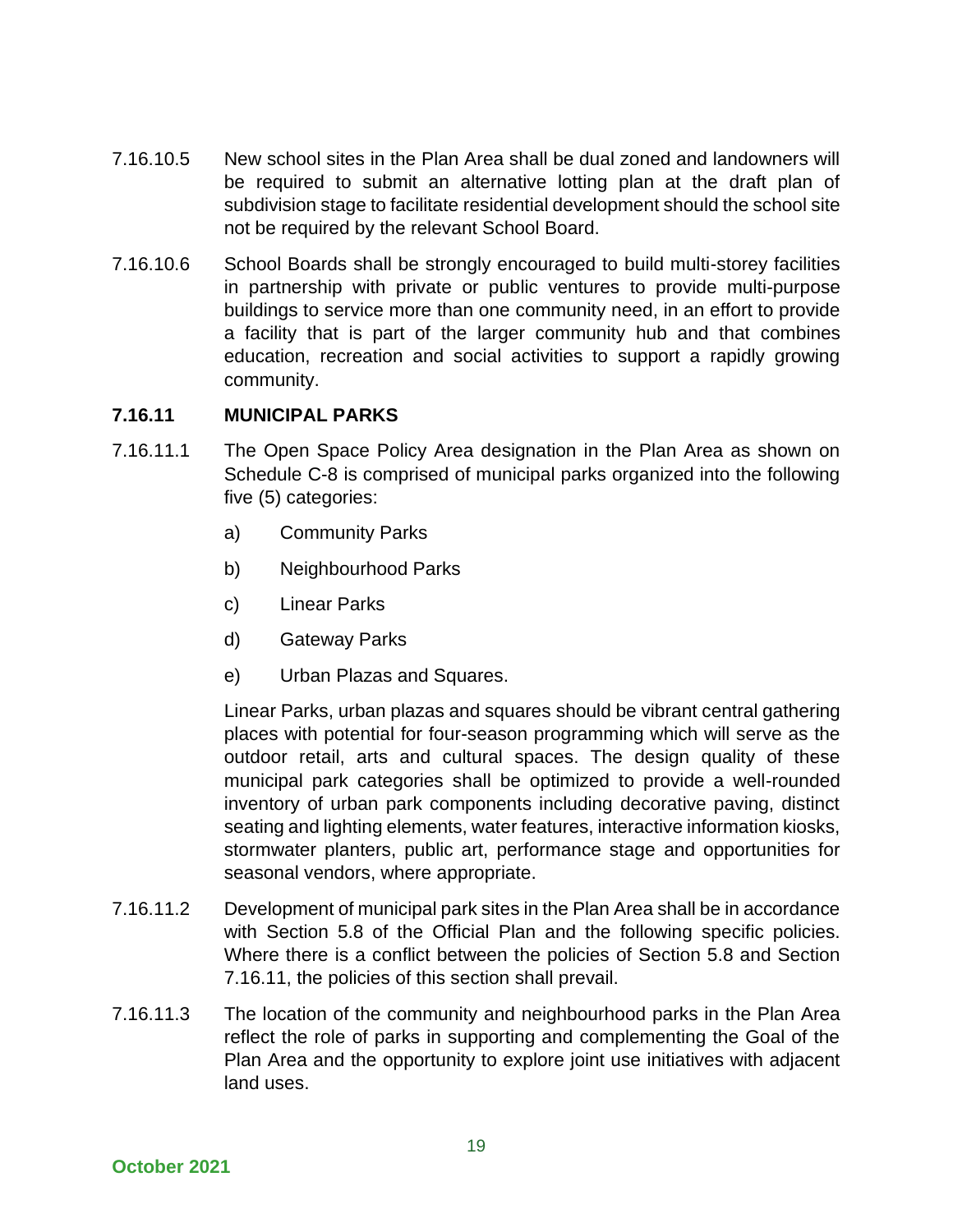- 7.16.11.4 Minor adjustments to the location and configuration of the municipal park sites may be considered to reflect the differences in scale and level of detail available through the preparation of the development staging and sequencing plan. Minor adjustments to the location, size and configuration of the municipal park sites shall be permitted without requiring an amendment to this Plan, provided:
	- a) The Goal of the Plan Area (complete community) is maintained; and
	- b) The opportunity to explore joint use initiatives with adjacent land uses is maintained; and
	- c) The adjustment does not result in a significant increase or decrease in the amount of land proposed for municipal parks in the Plan Area.
- 7.16.11.5 Municipal park sites in the Plan Area will be designed to connect to and enhance the Environmental Policy Area in the Plan Area as a compatible adjacent land use.
- 7.16.11.6 In further refining the Open Space Policy Area through the plan of subdivision process, municipal park sites shall protect and incorporate, to the greatest extent possible, localized portions of existing tableland vegetation (e.g. high-quality hedgerows and tree stands) that are not part of the Environmental Policy Area. The landowner shall confirm the protection and incorporation of the existing tableland vegetation, as applicable, by submitting to the Town an arborist report prepared by a certified arborist.
- 7.16.11.7 The illumination of municipal parks, including parking areas and lighted playing fields, shall be directed away from the Environmental Policy Area and adjacent developments, to minimize disturbance to wildlife and people, to the greatest extent possible, while providing sufficient safety lighting in linear parks throughout the Plan Area.

#### **7.16.12 CULTURAL HERITAGE PRESERVATION**

#### **7.16.12.1 General Policies**

- 7.16.12.1.1 This section establishes specific policies with respect to cultural heritage conservation in the Plan Area organized around its three key components:
	- a) Archaeology;
	- b) Built heritage resources; and
	- c) Cultural heritage landscapes.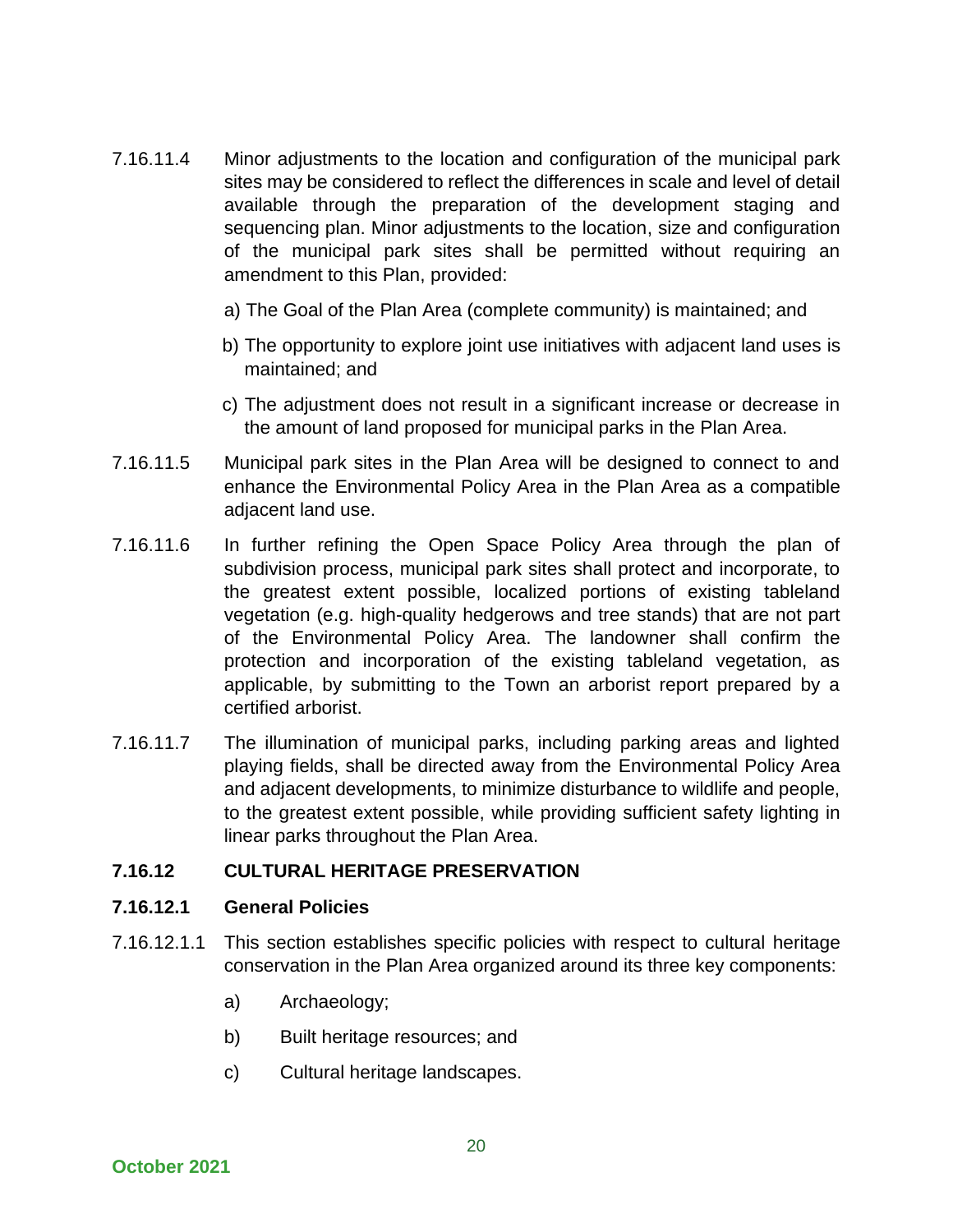7.16.12.1.2 Conservation of cultural heritage resources in the Plan Area shall be undertaken in accordance with Section 3.3 of the Official Plan and the following specific policies. Where there is a conflict between the policies in Section 3.3 of the Official Plan and Section 7.16.12, the policies of this section shall prevail.

### **7.16.12.2 Archaeology**

7.16.12.2.1 The Macville Stage 1 Archaeological Assessment has determined that all lands in the Plan Area exhibit potential for archaeological resources. Further archaeological assessment is required for all lands proposed for development in the Plan Area prior to any site works to the satisfaction of the Town and the Ministry of Tourism, Culture and Sport.

#### **7.16.12.3 Built Heritage Resources and Cultural Heritage Landscapes**

7.16.12.3.1 Preparation of a Cultural Heritage Impact Statement is required for all properties listed on the Town's Heritage Register as non-designated properties under the Ontario Heritage Act, in association with any proposed development or major site or building alteration, on or adjacent to them, in accordance with Section 3.3. of the Official Plan.

#### **7.16.12.4 Integration of Cultural Heritage Resources**

- 7.16.12.4.1 In evaluating development applications, the Town shall encourage the use or adaptive reuse of cultural heritage resources, or key components of such resources, as part of the new development in accordance with Section 3.3 of the Official Plan.
- 7.16.12.4.2 Preserving and further developing the historical aspects of a community embeds the importance of legacy, grounds members of the community and increases resident appreciation of the developments' heritage. The Town may take additional steps to recognize the cultural heritage of the Plan Area by requiring or providing:
	- a) The use of interpretative plaques and displays;
	- b) Integration of built heritage and cultural heritage landscape features into public parkland or other public facilities where feasible and appropriate;
	- c) Commemoration of historic persons, families, sites and events in the naming of public buildings, streets, parks and other public places; and,
	- d) Incentives to encourage the retention of cultural heritage resources.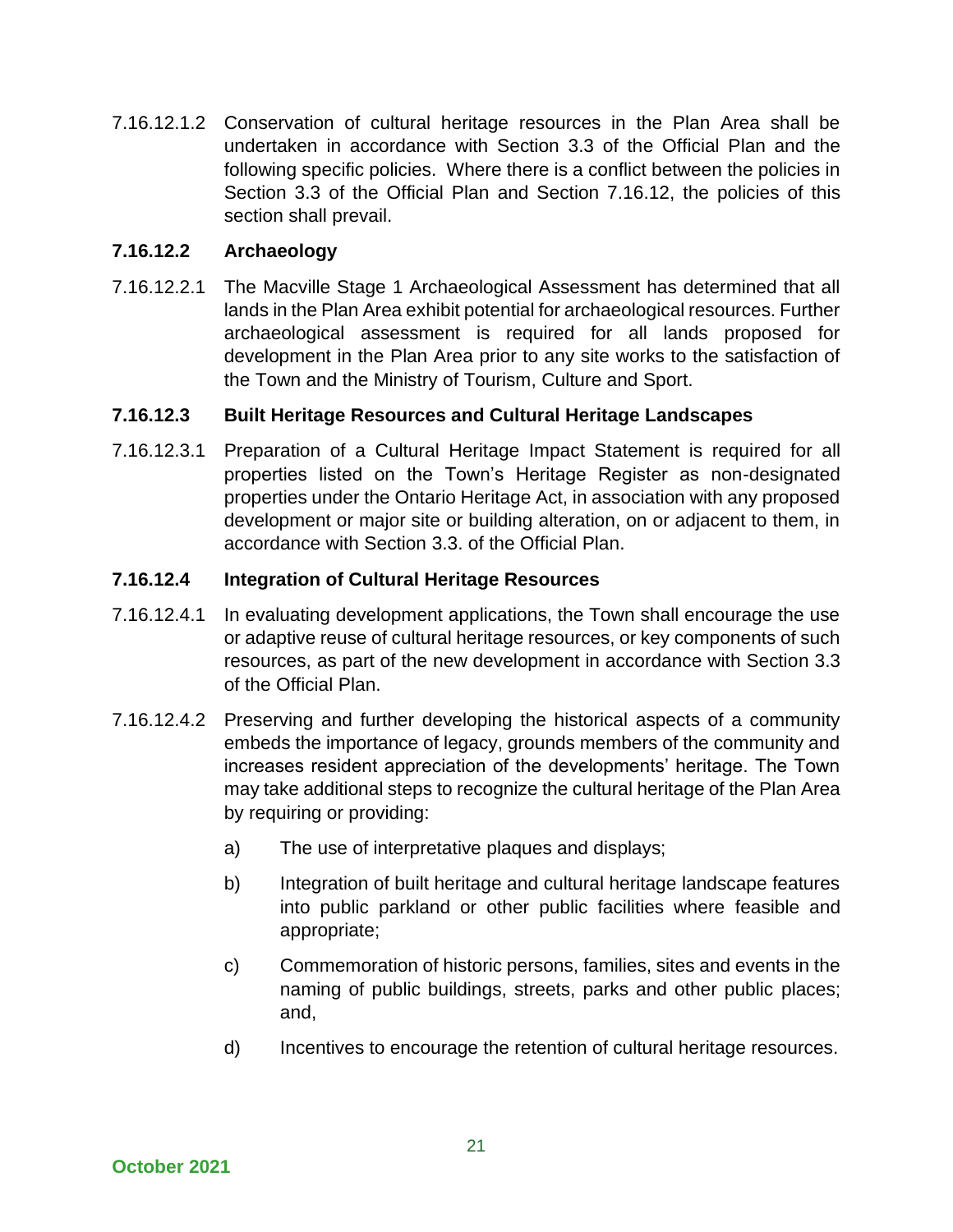#### **7.16.13 EMPLOYMENT**

- 7.16.13.1 The employment lands are planned to be on the east side of Humber Station Road, at the south end of the Plan Area, south of the Mixed Use Area and the Mobility Transit Hub.
- 7.16.13.2 Development on lands designated Employment in the Plan Area shall be in accordance with Section 5.5 of the Official Plan and the following specific policies. Where there is a conflict between the policies of Section 5.5 and Section 7.16.13, the policies of this section shall apply.
- 7.16.13.3 The employment lands shown on Schedule C-8 will be designed to support a mix of office, institutional, and innovation uses that will complement the planned residential and retail uses as well as enhance Macville's complete community. The corridor will benefit from its proximity to the Mobility Transit Hub and the retail/service amenities that will be located in the Mobility Transit Hub area.
- 7.16.13.4 All Prestige Industrial uses, as described in Section 5.5 shall be permitted in the employment area in the Plan Area.
- 7.16.13.5 General Industrial, Dry Industrial uses and outdoor storage shall not be permitted within the employment area referred to above except that notwithstanding any other policy of this Plan, computer and data processing and research facilities shall be permitted.
- 7.16.13.6 Development within the employment area shall be encouraged to promote an innovation district and not hinder the opportunity for future expansion of the innovation district to lands along the east side Humber Station Road immediately south of the plan area, to King Street.
- 7.16.13.7 The employment area shall be planned and designed as a pedestrian and cyclist-friendly and transit-oriented component of the Plan Area. Development of the employment area shall be planned and designed to minimize walking distances to transit routes and provide safe, attractive, and direct pedestrian/cyclist connections to transit stops.
- 7.16.13.8 Concurrent with submission of a site plan application for the employment area, the applicant shall submit to the Town an urban design brief.
- 7.16.13.9 The urban design brief shall describe in detail a coordinated and consistent approach for component elements, including site layout, built form, building elevations, streetscapes, open space and landscaping, signage and pedestrian/cyclist movement.
- 7.16.13.10 Buildings on the employment lands shall provide their primary building entrance on major roads, where possible. Where buildings are located on a corner lot or where a building is visible from major roads, side building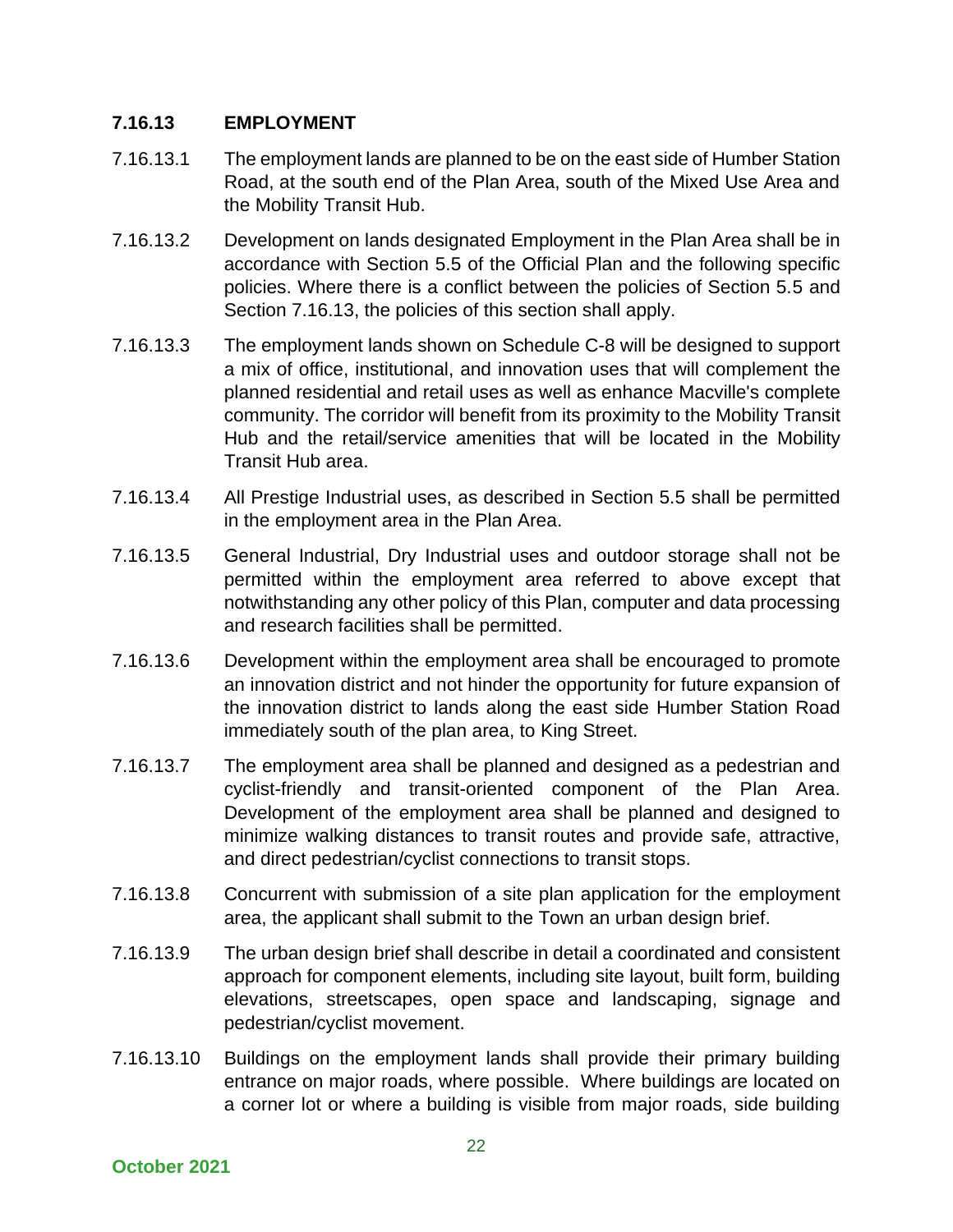elevations visible from a second street shall be upgraded and appear to front on to the second street.

# **7.16.14 TRANSPORTATION**

# **7.16.14.1 General Policies**

7.16.14.1.1 Transportation infrastructure in the Plan Area shall be developed as multimodal transportation corridors that are designed to safely, conveniently and efficiently accommodate a blend of vehicular, transit, bicycle and pedestrian movement.

# **7.16.14.2 Roads**

- 7.16.14.2.1 Roads in the Plan Area are intended to develop and function in accordance with the guidelines and classifications outlined under Section 5.9 of the Official Plan. Where there is a conflict between the guidelines and classifications outlined under Section 5.9 and the policies of Section 7.16.14, the policies of this section shall apply.
- 7.16.14.2.2 Prior to registration of the first plan of subdivision in the Plan Area, the road improvements and new road construction as recommended by the final Macville Transportation Study shall be completed in the Plan Area landowners, as necessary or as otherwise agreed to by the Town.
- 7.16.14.2.3 Other implementation and design details with respect to the conceptual road network in the Plan Area, as may be suggested by the final Macville Transportation Study, the respective municipal class environmental assessments and Macville Community Design Plan, shall be considered in the preparation of the community-wide DSSP.
- 7.16.14.2.4 Minor adjustment to the location of the conceptual road network, as suggested in Schedule C-8, shall be permitted without requiring an amendment to this Plan provided that the Goal of the Plan Area (complete community), is maintained.
- 7.16.14.2.5 Arterial, collector, local roads and crossings of the Environmental Policy Area will be located to avoid and/or minimize encroachment into or fragmentation of the Environmental Policy Area. They will also be designed to eliminate, minimize and/or mitigate potential adverse impacts to environmental hazards (i.e. flooding, slope stability and stream erosion) and important ecological and hydrological functions of the Environmental Policy Area and its components.

# **7.16.14.3 Road Rights-of-Way**

7.16.14.3.1 The Town will require as a condition of approval of any new development or redevelopment that sufficient lands be gratuitously conveyed, free and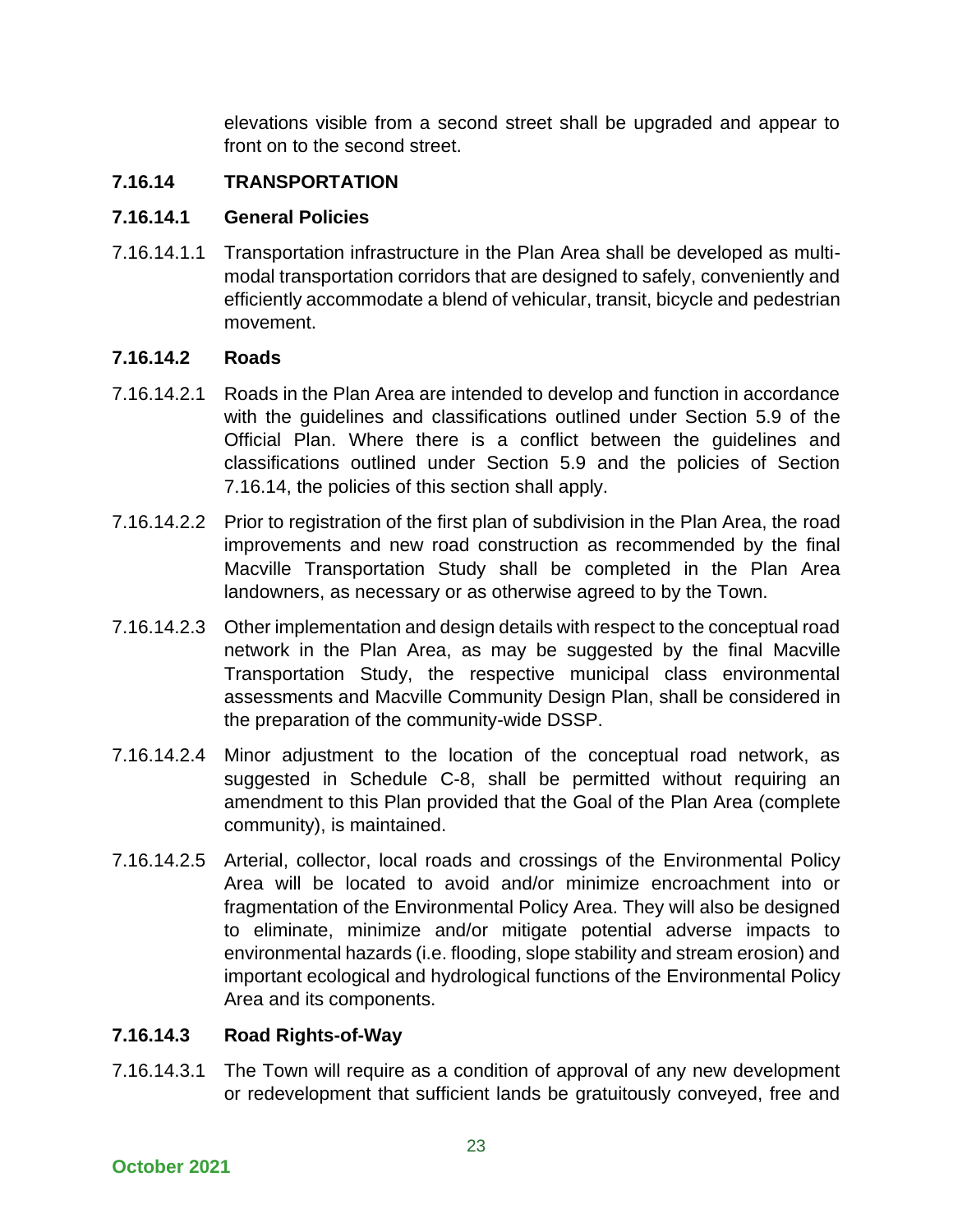clear of encumbrances, to the Region of Peel or Town, as applicable, to provide the road right-of-way width established by this Plan.

- 7.16.14.3.2 Development applications shall demonstrate that sufficient lands are being provided to accommodate bike lanes, medians and on-street parking. The Town may require additional lands at intersections to provide for exclusive turning lanes and daylight triangles. Such additional rights-of-way requirements shall be determined during the development application stage and will become part of the required rights-of-way.
- 7.16.14.3.3 Where roads or portions of roads are closed or deemed surplus by the Town through the development of Macville, abutting landowners who have been involved in providing replacement or realigned roads / ROW, shall be gratuitously conveyed those surplus ROW lands.

# **7.16.14.4 Public Transit**

- 7.16.14.4.1 In order for public transit to be adopted as a reasonable and desirable travel option in the Plan Area, it is vital that transit service be available to as many of the residents in the Plan Area as early as possible. The Town will work with the applicable inter-regional, intra-regional and local public transit service providers to develop a system of public transit services.
- 7.16.14.4.2 Arterial and collector roads shall accommodate transit routes and be designed to incorporate transit stops and bus bays, as applicable.
- 7.16.14.4.3 Development plans shall be designed with specific regard to the safe, convenient and efficient use of public transit. In particular, applicants shall demonstrate how the proposed development addresses the following:
	- a) Local road patterns and related pedestrian and/or cycling routes should provide direct pedestrian and/or cyclist access to transit routes and transit stops; and
	- b) Transit stops will be located so that all residents and employees are predominantly within a 400-metre walking distance of a transit stop.

#### **7.16.14.5 Transportation Demand Management**

- 7.16.14.5.1 Businesses and organizations in the Plan Area are encouraged to establish with the Town a Transportation Demand Management (TDM) plan and to become a member of Smart Commute Caledon.
- 7.16.14.5.2 As an incentive to encourage TDM in the Plan Area, the Town may permit reduced parking standards for developments which demonstrate through a TDM plan and implementation strategy that a reduction in parking standards is appropriate. A reduction in parking standards shall also be considered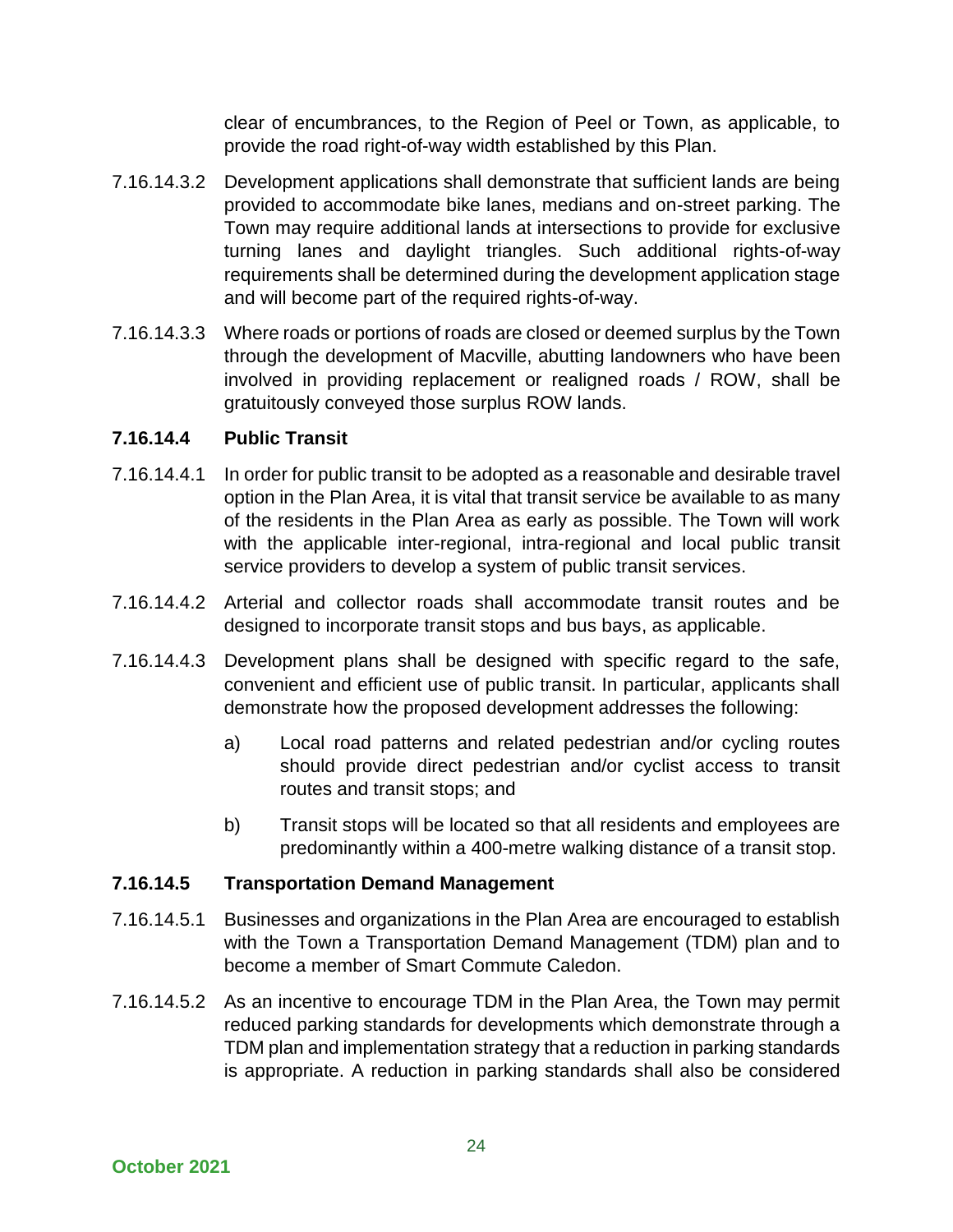where mixed use development is permitted, where there is significant density of development and good accessibility to transit.

7.16.14.5.3 The Town may establish specific requirements in its zoning by-law for maximum parking standards, shared parking, bicycle parking, carpool parking and end-of-trip facilities, such as bike racks, showers and bicycle storage, to further promote modes of transportation other than the singleoccupant vehicle.

# **7.16.14.6 Pedestrian and Cycling Network**

- 7.16.14.6.1 The intent of the pedestrian and cycling network in the Plan Area is to provide a safe, attractive and convenient alternative for short trips in the Plan Area that would otherwise be made using a car.
- 7.16.14.6.2 Key objectives of the pedestrian and cycling network in the Plan Area are:
	- a) To provide a comprehensive and integrated pedestrian and cycling network that establishes walkable, cycle-friendly and active neighbourhoods;
	- b) To provide safe, attractive and convenient connections between and within key destinations in the Plan Area such as municipal parks, schools, shops, recreation facilities and employment areas;
	- c) To provide continuous pedestrian and cycling connections with the existing and future networks in the Town of Caledon, City of Brampton and Region of Peel.

# **7.16.14.7 Recreational Trail Network**

- 7.16.14.7.1 Recreational trails related to the natural heritage and open space systems in the Plan Area and beyond shall be considered, where possible, part of the pedestrian and cycling network.
- 7.16.14.7.2 Recreational trails shall be provided along the edge of contiguous natural heritage and open space elements including parks, school sites, environmental buffers, greenway corridors and stream corridors, where appropriate.
- 7.16.14.7.3 Recreational trail network shall be designed and constructed, to the extent possible, in accordance with Town of Caledon and provincial accessibility standards.

#### **7.16.14.8 Sidewalks**

- 7.16.14.8.1 Generally, the provision of sidewalks in the Plan Area shall be as follows:
	- a) Arterial and Collector roads: Sidewalks or a combination of sidewalk and multi-use trail shall be provided on both sides of the road;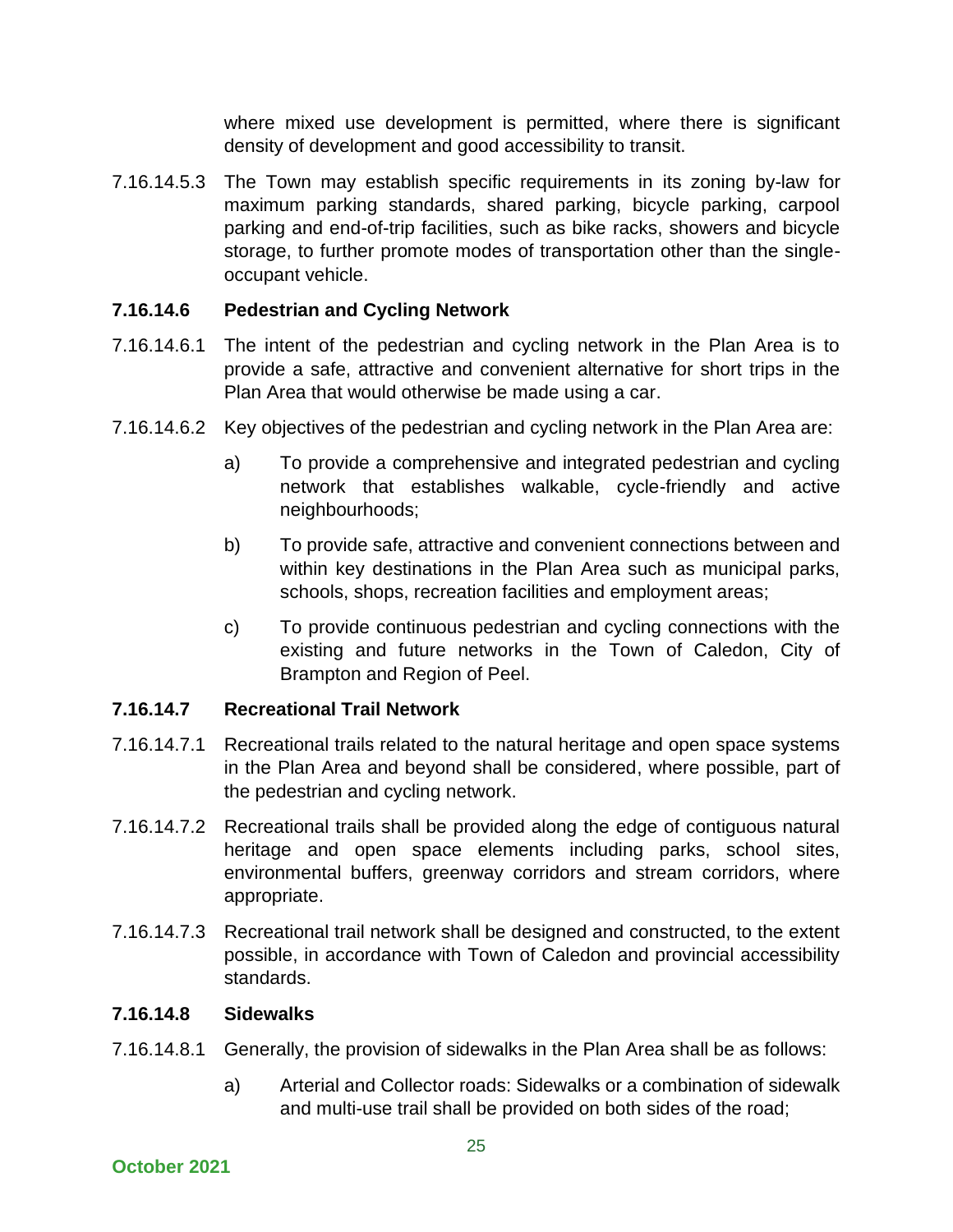- b) Local Streets: Sidewalks shall be provided on one side of the street; and,
- c) Laneways: No sidewalks shall be required.

# **7.16.14.9 Parking**

- 7.16.14.9.1 Permanent, large areas of surface parking shall be discouraged. Alternative parking layout analysis may be prepared by a qualified site design architect. In the event there is no alternative to such large parking areas, an enhanced landscaping design may be used to mitigate the impact on the streetscape.
- 7.16.14.9.2 Alternatives to the parking standards contained in the Town's comprehensive zoning by-law shall be considered.
- 7.16.14.9.2 Loading spaces shall not be permitted along street frontages / interfaces.

# **7.16.15 ENVIRONMENTAL POLICY AREA**

# **7.16.15.1 General Policies**

- 7.16.15.1.1 This section establishes specific policies with respect to the natural heritage system in the Plan Area. The natural heritage system is designated Environmental Policy Area (EPA). The EPA provides for a functional and connected natural heritage system that protects and enhances key natural heritage features and areas in and adjacent to the Plan Area.
- 7.16.15.1.2 The natural heritage system components in the Plan Area that are not owned by the Town or a Conservation Authority shall be gratuitously conveyed, free and clear of encumbrances, to either the Town or the appropriate Conservation Authority.
- 7.16.15.1.3 The Environmental Policy Area shall be zoned in a restrictive zoning designation to protect it from development and remain primarily in a natural state and be restored and enhanced, in accordance with the recommendations of the Community-Wide CEISMP.
- 7.16.15.1.4 The EPA in the Plan Area, as shown on Schedule C-8 to this Plan, is comprised of wetlands, headwater drainage features and corridors and associated environmental buffers.
- 7.16.15.1.5 Minor adjustments to the boundaries of the EPA in the Plan Area may be considered subject to site-specific study and approval by the Town, Region of Peel, TRCA or MNRF. Minor adjustments to the boundaries of the EPA in the Plan Area shall be permitted without requiring an amendment to this Plan.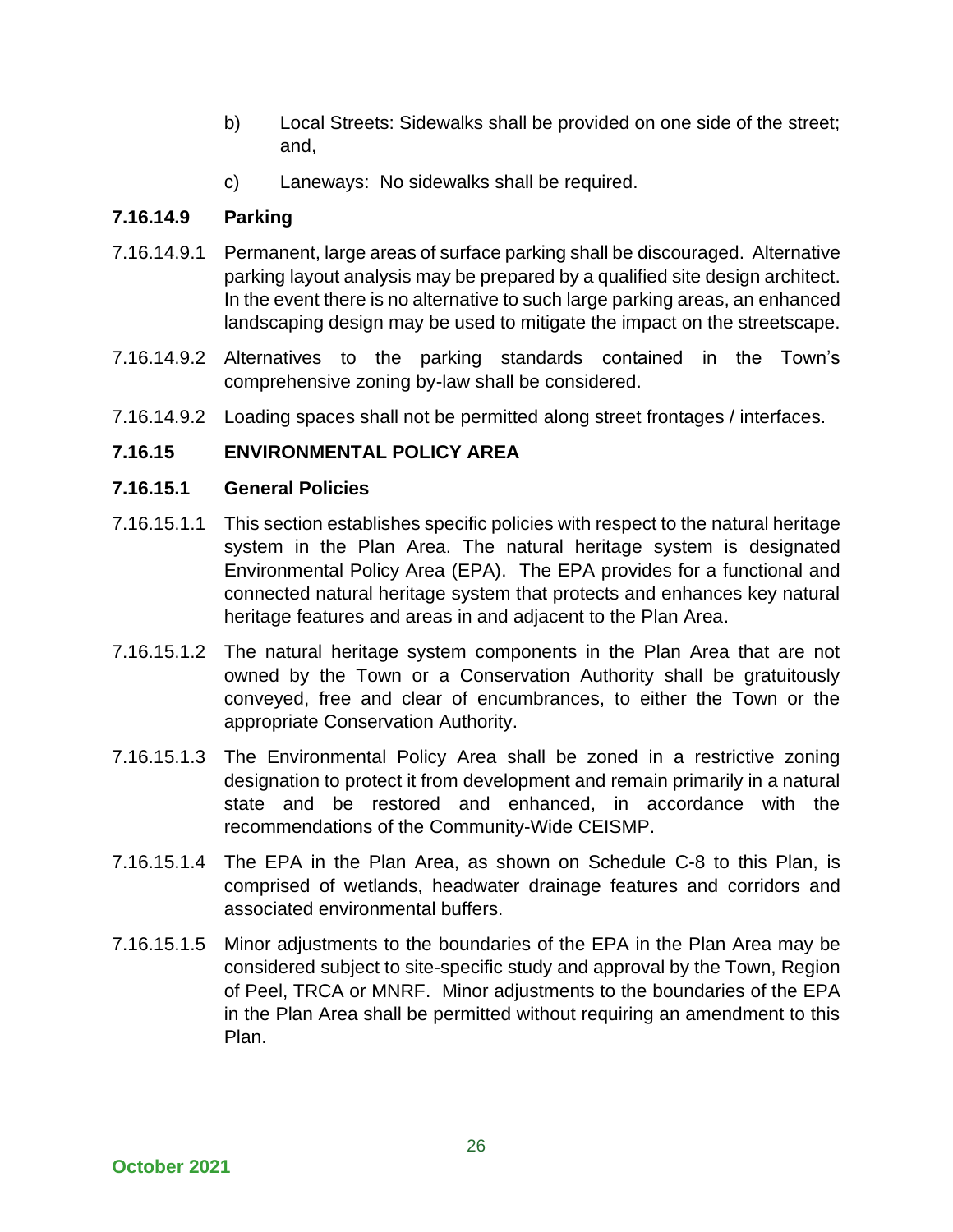- 7.16.15.1.6 Permitted uses and activities in the EPA shall be limited to fish and wildlife conservation and management; essential infrastructure including roads and municipal services crossings, stormwater management facilities and low impact development measures; natural heritage feature or area restoration and enhancement works; channel relocation and lowering; wetland and/or woodland restoration and enhancement works; passive recreational facilities and uses such as pathways or trails for walking, cycling and hiking, interpretative displays and signage and site alteration to accommodate the above uses.
- 7.16.15.1.7 Pedestrian and cyclist linkages between the EPA, Open Space Policy Area and school sites shall be provided where it has been demonstrated not to adversely impact the functions of the natural heritage system.
- 7.16.15.1.8 The pedestrian and cyclist linkages shall generally be identified in the Urban Design Guidelines and minor adjustments to routes and linkages may be applied without amendment to this Plan.
- 7.16.15.1.9 Illumination of parking, park or other adjacent facilities shall be directed away from the EPA and illumination of trails minimized to reduce disturbance to wildlife to the greatest extent practical.

### **7.16.16 MUNICIPAL SERVICES, PUBLIC UTILITIES AND TELECOMMUNICATIONS**

#### **7.16.16.1 General Policies**

- 7.16.16.1.1 This section establishes specific policies with respect to municipal services, public utilities and telecommunications in the Plan Area organized into the following subsections:
	- a) Municipal water and wastewater services;
	- b) Stormwater management facilities; and
	- c) Public utilities and telecommunications.

#### **7.16.16.2 Municipal Water and Wastewater Services**

- 7.16.16.2.1 All new development in the Plan Area shall be connected to Peel Region's water and wastewater systems. All municipal water and/or wastewater facilities shall be developed in accordance with the Community-Wide FSR, in consultation with Peel Region.
- 7.16.16.2.2 The detailed design and installation of water and/or wastewater infrastructure in the Plan Area shall be undertaken in an ecologically responsible manner.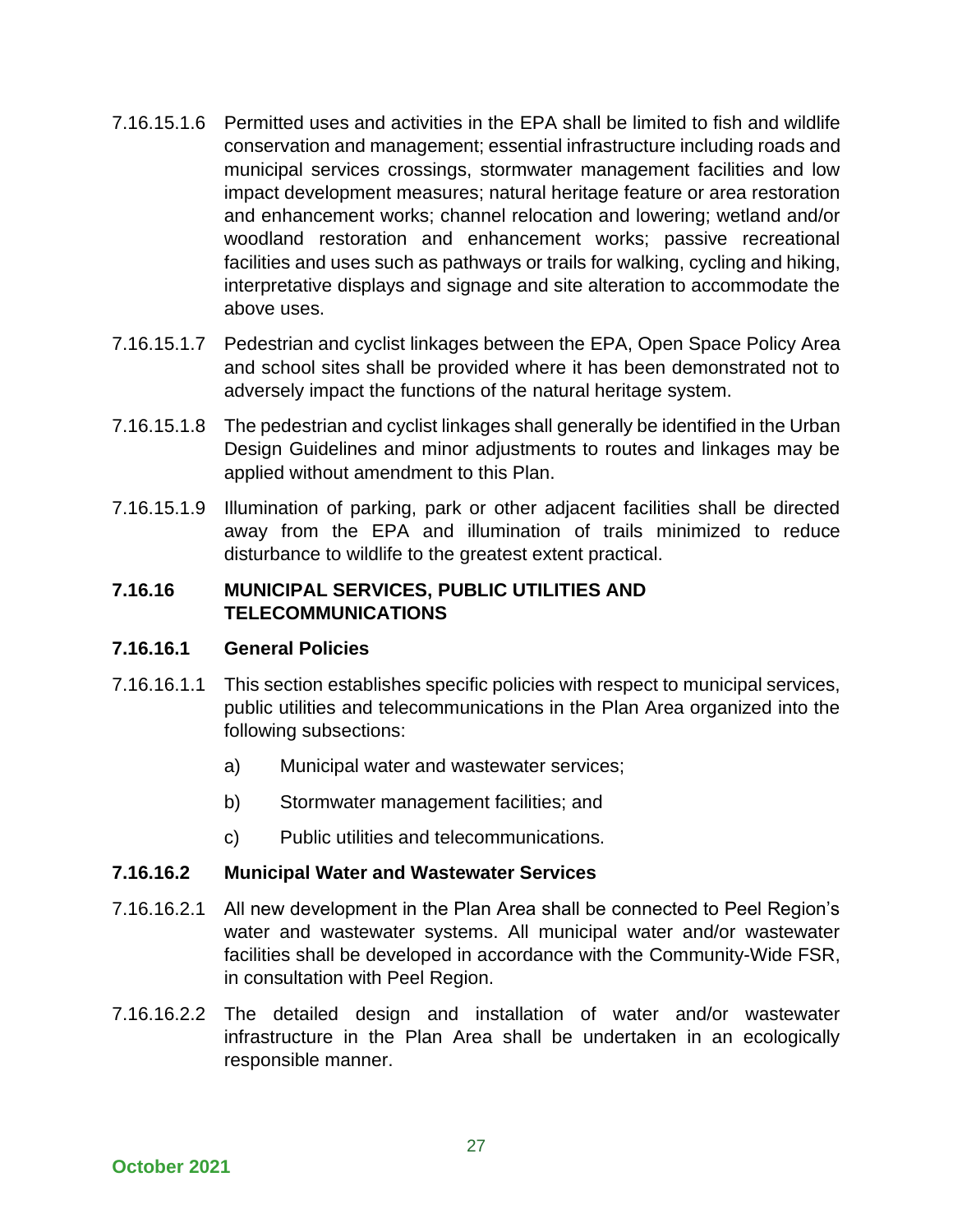7.16.16.2.3 When designing and installing water and/or wastewater infrastructure in the Plan Area, the opportunity for adjacent existing un-serviced or partially serviced development to connect to the municipal system shall be made available, where feasible.

#### **7.16.16.3 Stormwater Management Facilities**

- 7.16.16.3.1 Stormwater management facilities in the Plan Area shall be developed in consultation with the appropriate Conservation Authority, the Town and other government agencies, as applicable.
- 7.16.16.3.2 Adjustments to the number, location and configuration of the stormwater management facilities as shown on Schedule C-8 to this Plan may be assessed through the preparation of a Compliance Letter to the Community-Wide FSR. Adjustments to the number, location and configuration of the stormwater management facilities shall be permitted without requiring an amendment to this Plan.
- 7.16.16.3.3 The Town will consider and assess alternatives for stormwater quantity and quality control and sustainable best management practices regarding the following:
	- a) Location of stormwater management facilities with a preference for at source controls and low impact development practices where feasible and compatible with planning and engineering objectives;
	- b) Impact of maintenance costs for wet and/or dry ponds and other stormwater management facilities to the Town; and
	- c) Minimize the number of management facilities without compromising the benefits of stormwater management.
- 7.16.16.3.4 In considering options for stormwater management, the following policies shall apply:
	- a) Stormwater shall be considered as a resource, not a waste product. The Town supports and strongly encourages the reuse of rainwater in the Plan Area using rainwater harvesting or other methods.
	- b) Stormwater management facilities shall be located and designed to maintain the environmental and ecological integrity of the Environmental Policy Area and to contribute to the achievement of net ecological gain.
	- c) Best management practices, including low impact development techniques and measures, shall be incorporated into the stormwater management system, development lands and the Environmental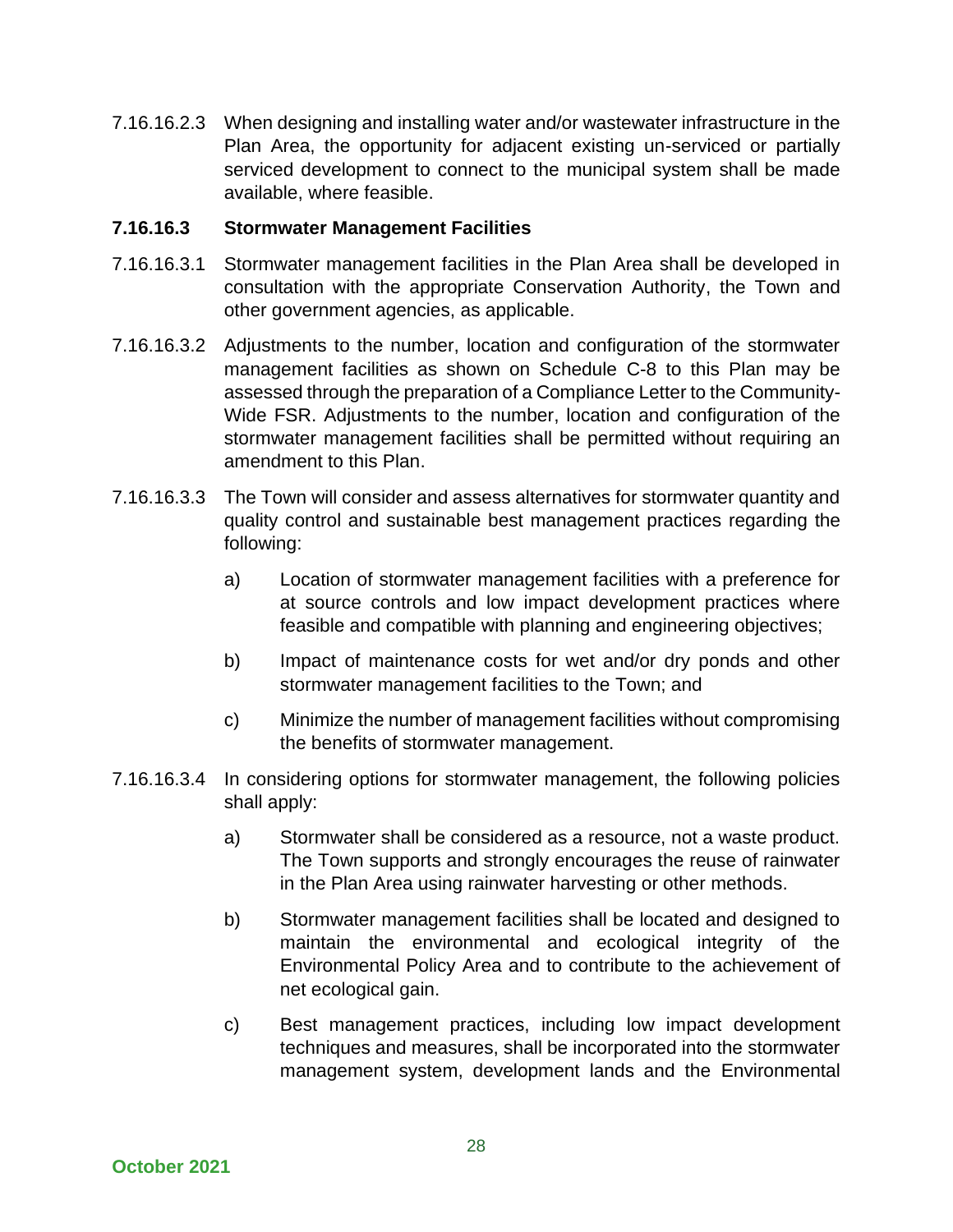Policy Area, in accordance with the Community-Wide CEISMP, as appropriate; and,

- d) Stormwater management facilities will be designed to the greatest extent possible, to provide community amenities including pathways or trails for walking, cycling and hiking and public open space.
- 7.16.16.3.5 To maintain the ecological integrity of the EPA and natural heritage system, particularly the pre-development water-cycle, water balance and base flow, alternative stormwater servicing practices, such as low impact development techniques, may be utilized to achieve infiltration and surface storage levels in the Plan Area, where feasible.
- 7.16.16.3.6 Conventional stormwater management facilities shall be designed in compliance with the Town's Stormwater Management Design Guidelines and applicable provincial and Conservation Authority guidelines. In considering the implementation of low impact development techniques and measures in the Plan Area, reference should be made to the CVC/TRCA Low Impact Development Stormwater Management Planning and Design Guide.
- 7.16.16.3.7 Stormwater management facilities shall be designed to facilitate ease of maintenance and provide a reasonable level of safety, both in terms of their stormwater management function and in relation to potential use of the pond area by members of the public. Additional safety provisions may be required in areas where an increased level of public access is anticipated.
- 7.16.16.3.8 Policies in this section that apply to permanent stormwater management facilities, shall also apply to interim stormwater management facilities. Interim stormwater management facilities may be established to the satisfaction of the respective Conservation Authority, as necessary.

#### **7.16.16.4 Public Utilities and Telecommunications**

- 7.16.16.4.1 Public utilities, such as hydro, gas, and telecommunications infrastructure are permitted in any land use designation in the Plan Area provided they are appropriately integrated and all necessary approvals from the relevant authorities are obtained.
- 7.16.16.4.2 Public utility and telecommunications infrastructure that are proposed in the EPA designation are subject to Section 5.7 of the Official Plan.
- 7.16.16.4.3 Where new public utility and telecommunications infrastructure is being introduced in the Plan Area, it shall be located underground and shall be grouped into a single utility trench. Trunk hydro services will be encouraged to be located underground.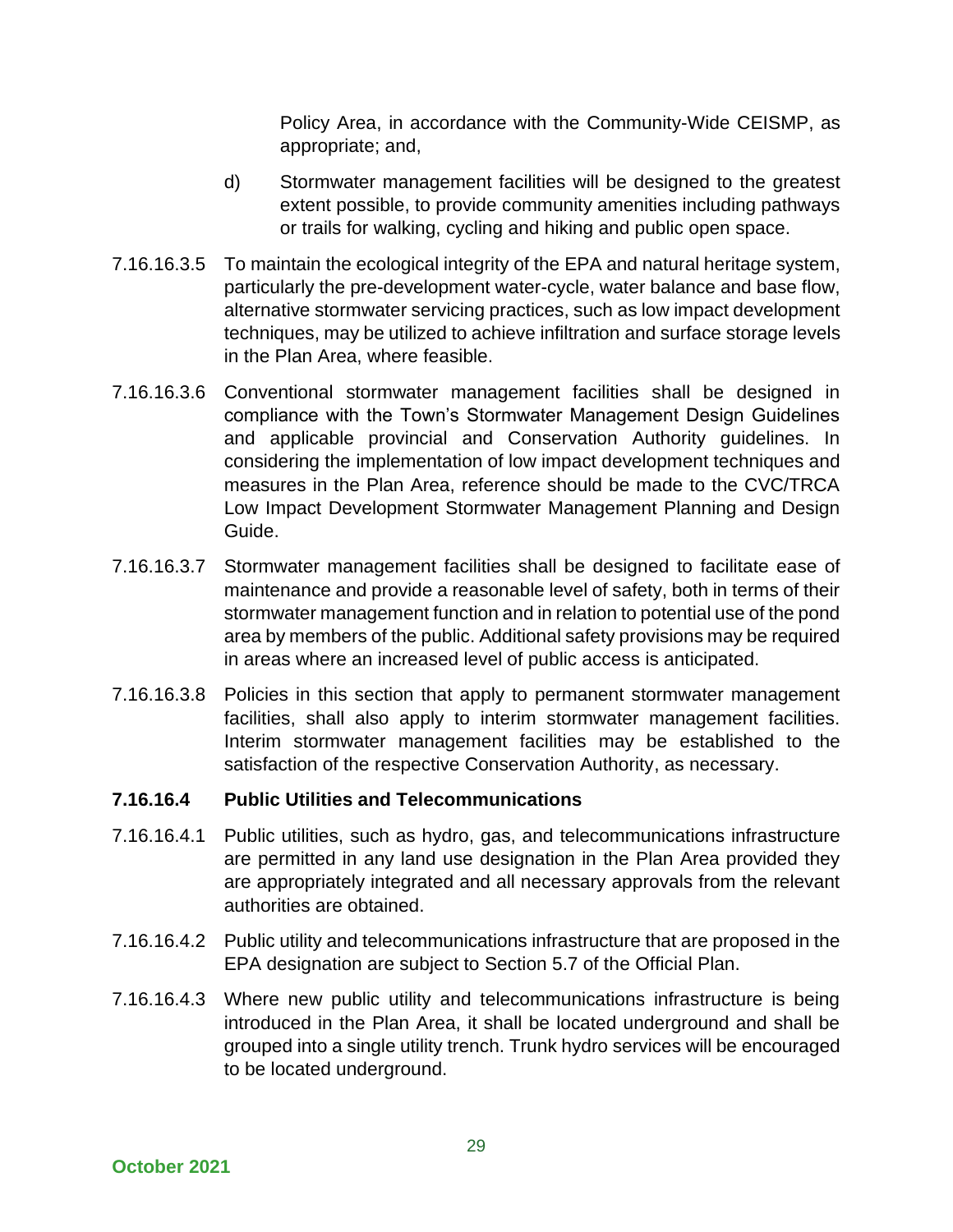7.16.16.4.4 Prior to registration of a plan of subdivision or approval of a site plan application in the Plan Area, public utility and telecommunication providers shall confirm if such services can be provided to support the proposed development and shall determine appropriate locations for large utility equipment or utility cluster sites.

### **7.16.16.5 Intelligent Community**

7.16.16.5.1 The Town recognizes that broadband fibre-optic cable service is the new essential utility to promote and build intelligent communities. Complementing this service is the deployment and adoption of a highspeed, community-based internet service that is available to all residents and businesses.

> When developing their lands, developers in the Plan Area shall include fibre-optic cable running along each local road and to each building (e.g. industrial, commercial, institutional and/or residential) for residents and businesses in the Plan Area to access high-speed internet services.

# **7.16.17 CONSERVATION OF WATER AND ENERGY**

#### **7.16.17.1 Sustainable Residential Home Strategy**

- 7.16.17.1.1 All residential homes in the Plan Area shall be designed and constructed with water and energy conservation, efficiency and re-use systems and/or features that will reduce the rate of water and energy consumption and exceed energy efficiency standards in the Ontario Building Code.
- 7.16.17.1.2 Prior to or concurrent with submission of the first plan of subdivision or site plan application in the Plan Area, the landowners shall submit to the Town for approval a Sustainable Residential Home Strategy within each landowner's lands identifying green energy features and systems to be implemented. The landowners shall build or cause to be built all homes in accordance with the approved green energy plans and documentation.
- 7.16.17.1.3 The implementation of Sustainable Residential Home Strategy shall be verified by a third party, such as EnerGuide, as follows:
	- a) The Town shall identify specific residential homes to be verified, which will include, at a minimum, one of every model type within every plan of subdivision or site plan approval;
	- b) The residential homes to be verified shall be no less than five (5%) percent of the number of homes within every plan of subdivision or site plan approval;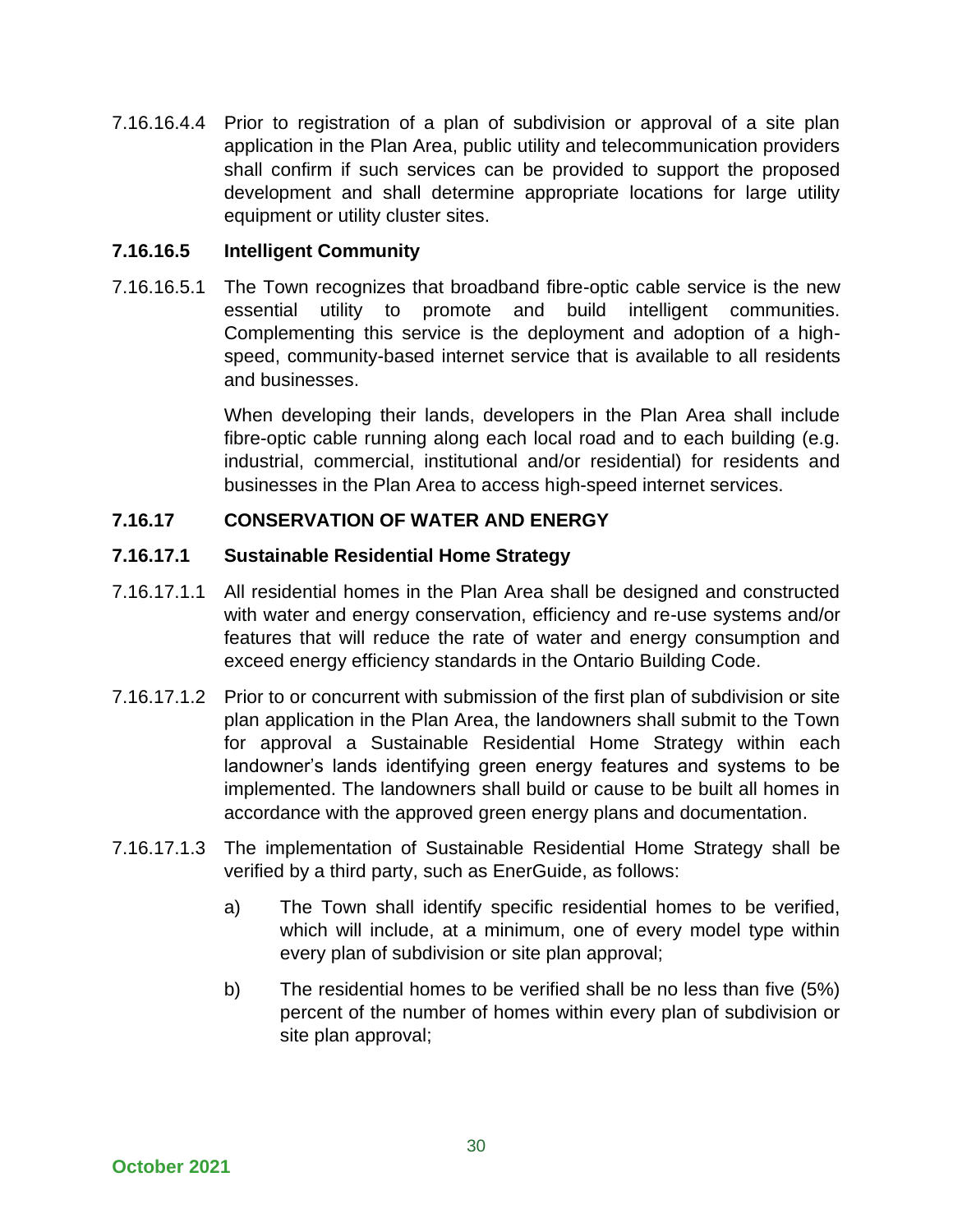- c) In the event that the external third party identifies that a building has not exceeded the energy efficiency standards outlined above:
	- i. The landowner shall rectify or implement additional green energy features and systems to exceed the energy efficiency standards; and,
	- ii. The Town shall withhold an occupancy permit for the said building(s) until the energy efficiency standards have been exceeded and re-verified; and
- d) The energy efficiency verification shall be at the sole cost of the landowners.
- 7.16.17.1.4 The Sustainable Residential Home Strategy shall include a homeowner awareness program. This program shall describe how homeowners can maximize the efficiencies and overall water and energy conservation in their home.

### **7.16.18 PROVINCIAL MINIMUM DISTANCE SEPARATION**

- 7.16.18.1 A portion of the Provincial Minimum Distance Separation (MDS) I calculated setbacks (the MDS Setback Area) for 2 farms just north of the Macville Plan Area, extends into the Plan Area.
- 7.16.18.2 Prior to registration of any plan of subdivision or plan of condominium, or final approval of any site plan application for lands within the MDS Setback Area as calculated by the application of the MDS formula, the Town shall be satisfied that the MDS Setback Area is no longer required.

#### **7.16.19 REGION OF PEEL HEALTH ASSESSMENT**

- 7.16.19.1 All development applications in the Plan Area shall require, as part of a complete application, the completion of a Health Assessment. The Health Assessment must be completed in accordance with the Region of Peel's Healthy Development Assessment, in consultation with the Region.
- 7.16.19.2 The Town shall conduct Health Assessments on municipally developed, owned and operated public buildings, public squares and open space projects in the Plan Area.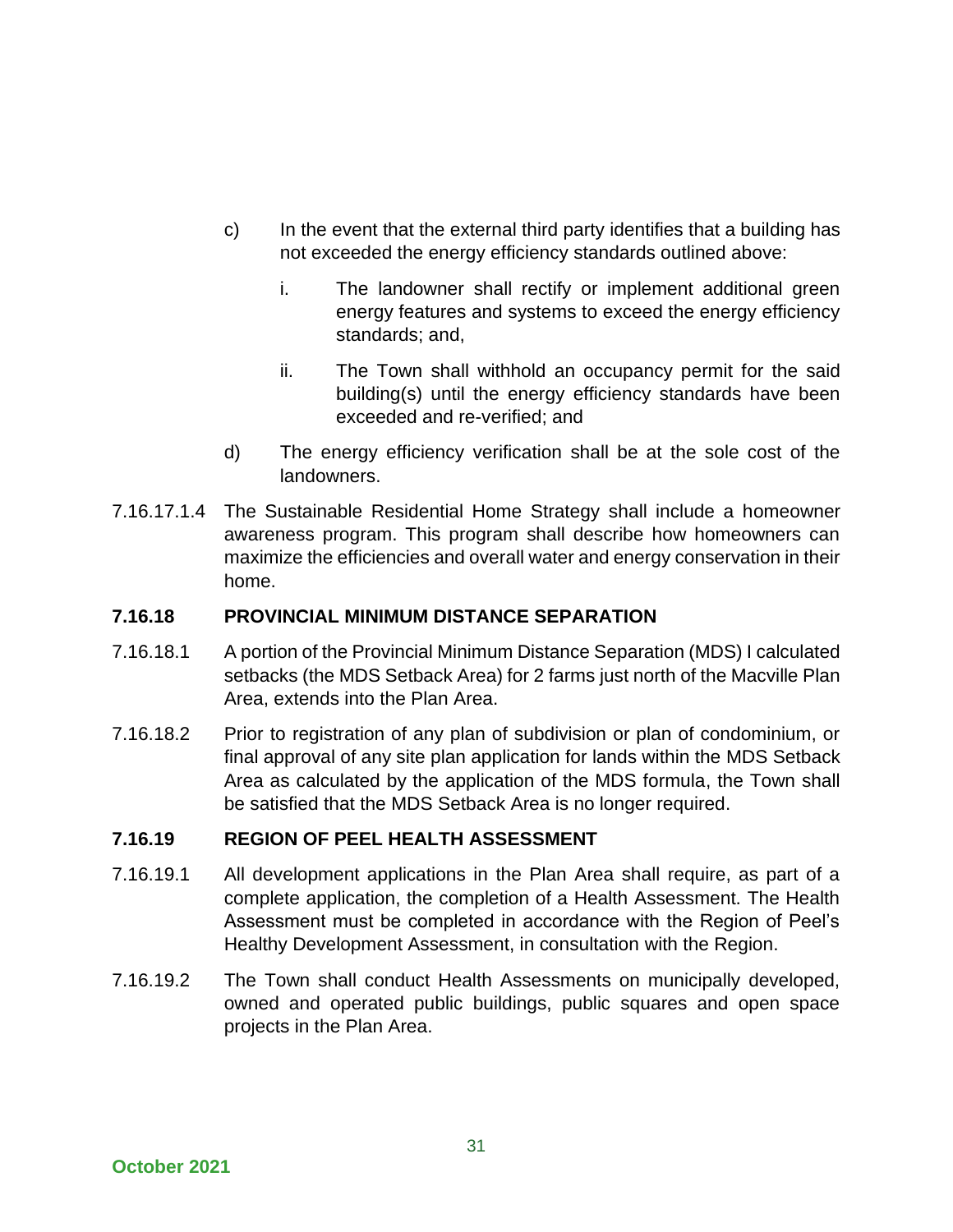# **7.16.20 LAND ACQUISITION AND DEDICATION**

- 7.16.20.1 The Town or the Region of Peel may acquire and hold any lands required to implement any feature or facility in the Plan Area. This may include the expropriation of lands required to implement the road network and the municipal park program in the Plan Area, where the property owners or the developers' group are unable to secure lands for the construction of the required road infrastructure.
- 7.16.20.2 The Town shall require an environmental site assessment and/or a Record of Site Condition (RSC) prior to the conveyance of any lands for municipal roads, stormwater management facilities, parkland and school sites to the Town, Conservation Authority or School Board. The environmental clearance shall be the responsibility of the property owner and based on the appropriate level of site assessment as established by the Province.

#### **7.16.21 IMPLEMENTATION**

- 7.16.21.1 The provisions of the Official Plan regarding implementation shall apply to the Macville Secondary Plan.
- 7.16.21.2 The East Plan Area may advance ahead of the balance of the Macville Secondary Plan Area, including implementation of municipal services, stormwater management and transportation systems as required. These services may be implemented on an interim basis, as necessary, and the ultimate services for the entire Macville Secondary Plan Area may be implemented once the balance of the Macville Secondary Plan Area advances.
- 7.16.21.3 The land use pattern shown on Schedule C-8 Land Use Plan, is schematic and may be adjusted in the subdivision or site plan approval processes, while accounting for such matters as the preservation of environmental features, stormwater management requirements, heritage resources, the provision of full urban services, detailed land use relationships and street patterns.
- 7.16.21.4 Minor variations of land use boundaries and street patterns shall not require an amendment to this Secondary Plan provided the intent of the Plan is maintained.
- 7.16.21.5 Notwithstanding any of the policies of the Macville Secondary Plan, previously approved and existing uses which do not conform to the policies of this Secondary Plan shall be permitted to continue. The redevelopment of legal non-conforming uses to uses that are consistent with the vision, principles and objectives of the Macville Secondary Plan shall be encouraged.